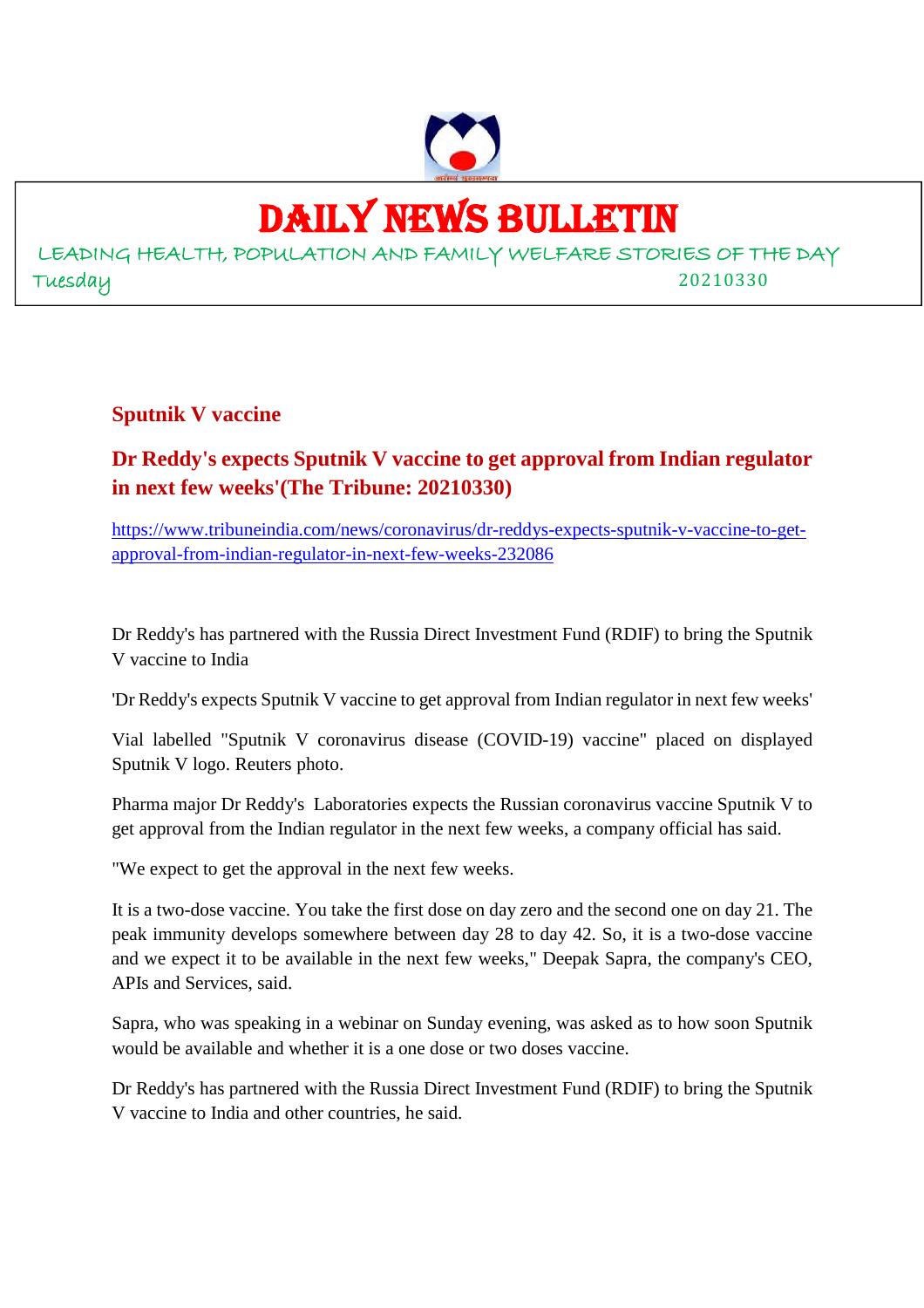Observing that trials of the vaccine have been conducted in Russia, India, the UAE and others, he said the vaccine demonstrated an efficacy of 91.6 per cent as published in the reputed journal Lancet.

The data on trials is currently with the Indian regulator and the company expects it to get approved in the next few weeks, he said.

"Now, what we have done in India, in addition to all this, we also conducted trials in India and evaluated the vaccine on the Indian population for both safety as well as for immunogenicity. This data is currently with the Indian regulator and we expect it to get approved in the next few weeks," he said.

The webinar on "India's vaccination journey and the second wave of COVID-19' was conducted by the All India Professional Congress (AIPC), Telangana.

Former minister J Geeta Reddy, a medical doctor, moderated the event.

Mahima Datla, Managing Director of Biological E, and Nageshwar Reddy, Chairman of AIG Hospitals, spoke on various important issues concerning the COVID-19 surge and the vaccines.—PTI

# **Special vaccination drive**

# **Special vaccination drive from April 1(The Tribune: 20210330)**

https://www.tribuneindia.com/news/coronavirus/special-vaccination-drive-from-april-1- 231846

Punjab Food, Civil Supplies and Consumer Affairs Minister Bharat Bhushan Ashu today said a special vaccination drive would be started in the district from April 1. - File photo

Punjab Food, Civil Supplies and Consumer Affairs Minister Bharat Bhushan Ashu today said a special vaccination drive would be started in the district from April 1.

He said under the drive, the district administration would organise special camps in different areas of the city for vaccination against Covid-19, while vaccination would continue as before in more than 80 private and 71 government hospitals.

He stated this while chairing a meeting attended by Deputy Commissioner Varinder Kumar Sharma, ADC (D) Sandeep Kumar, Civil Surgeon Dr Sukhjeevan Kakkar, District Immunisation Officer Dr Kiran Gill, members of trade and industrial bodies along with representatives of several NGOs.

Ashu said the vaccine-at-doorstep drive to inoculate a large population in a short period would help break the transmission chain of virus as special camps would be organised in all areas of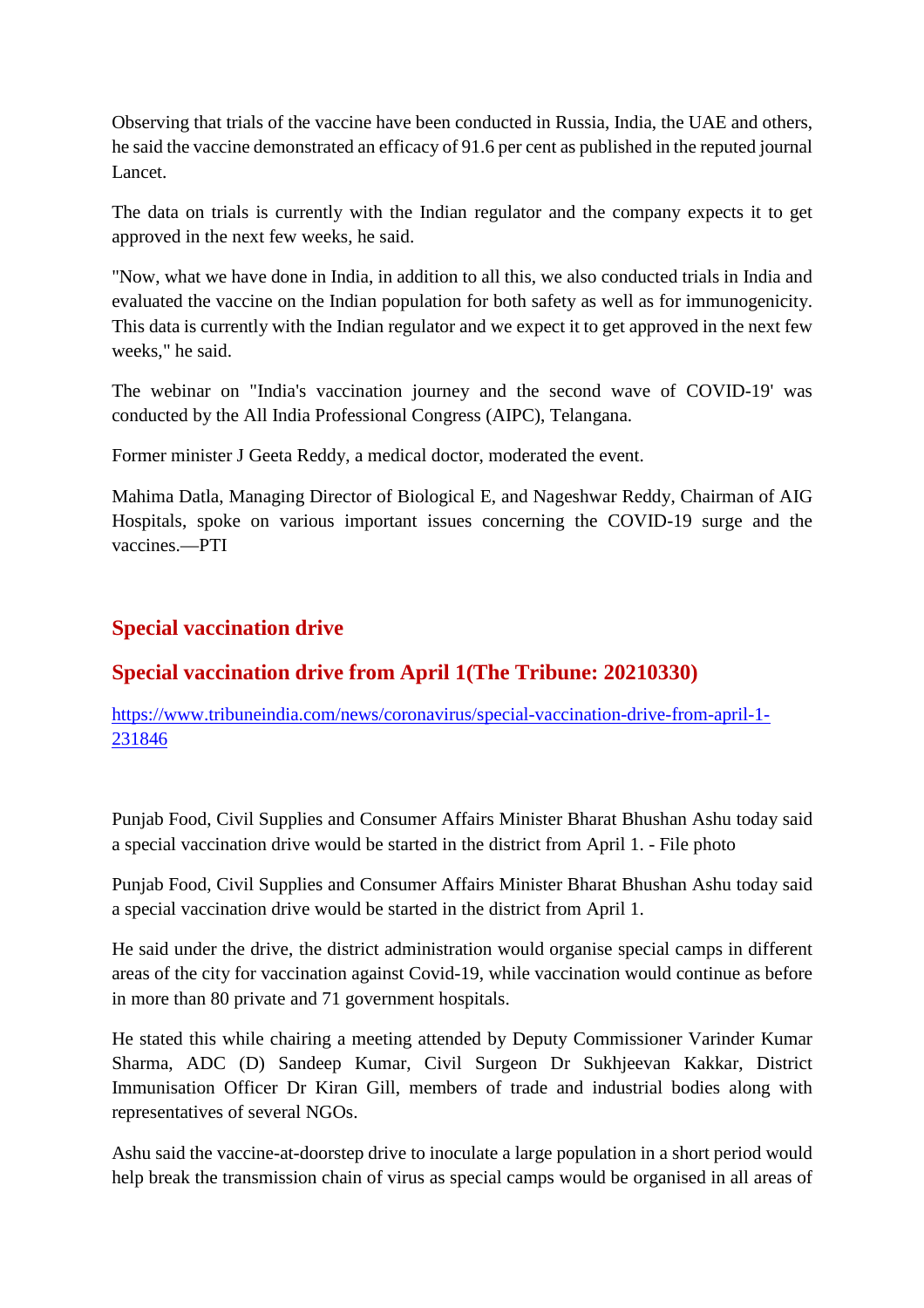the city and elsewhere in the district. He said more and more people were coming forward with requests for vaccination camps in their areas and eight such camps were organised in different parts of the city today.

Deputy Commissioner Varinder Kumar Sharma said under the vaccine-at-doorsteps initiative, people would no longer need to go and stand in queues at the vaccination centres as now health teams would visit different areas, industrial units, residential societies/localities, villages as well as private commercial establishments to vaccinate the people against Covid-19.

Sharma said people ought to accept their social responsibility towards the nation and get vaccinated at the earliest to save the precious lives from the pandemic.

The minister visited the ongoing camps at Gurdwara Shri Guru Singh Sabha, Sarabha Nagar, KDM School on Gaushala Road and Haibowal where he interacted with the residents. — OC

# **WHO**

# **WHO report says animal's likely source of COVID (The Tribune: 20210330)**

https://www.tribuneindia.com/news/coronavirus/who-report-says-animals-likely-source-ofcovid-232067

The findings offer little new insight into how the virus began to spread around the globe

WHO report says animals likely source of COVID

Transmission of the virus from bats to humans through another animal is the most likely scenario

A joint WHO-China study on the origins of COVID-19 says that transmission of the virus from bats to humans through another animal is the most likely scenario and that a lab leak is "extremely unlikely," according to a draft copy obtained by The Associated Press.

The findings offer little new insight into how the virus began to spread around the globe and many questions remain unanswered, though that was as expected. But the report did provide more detail on the reasoning behind the researchers' conclusions. The team proposed further research in every area except the lab leak hypothesis.

The report's release has been repeatedly delayed, raising questions about whether the Chinese side was trying to skew the conclusions to prevent blame for the pandemic falling on China. A World Health Organisation official said late last week that he expected it would be ready for release "in the next few days".

The AP received a copy on Monday from a Geneva-based diplomat from a WHO-member country. It wasn't clear whether the report might still be changed prior to release, though the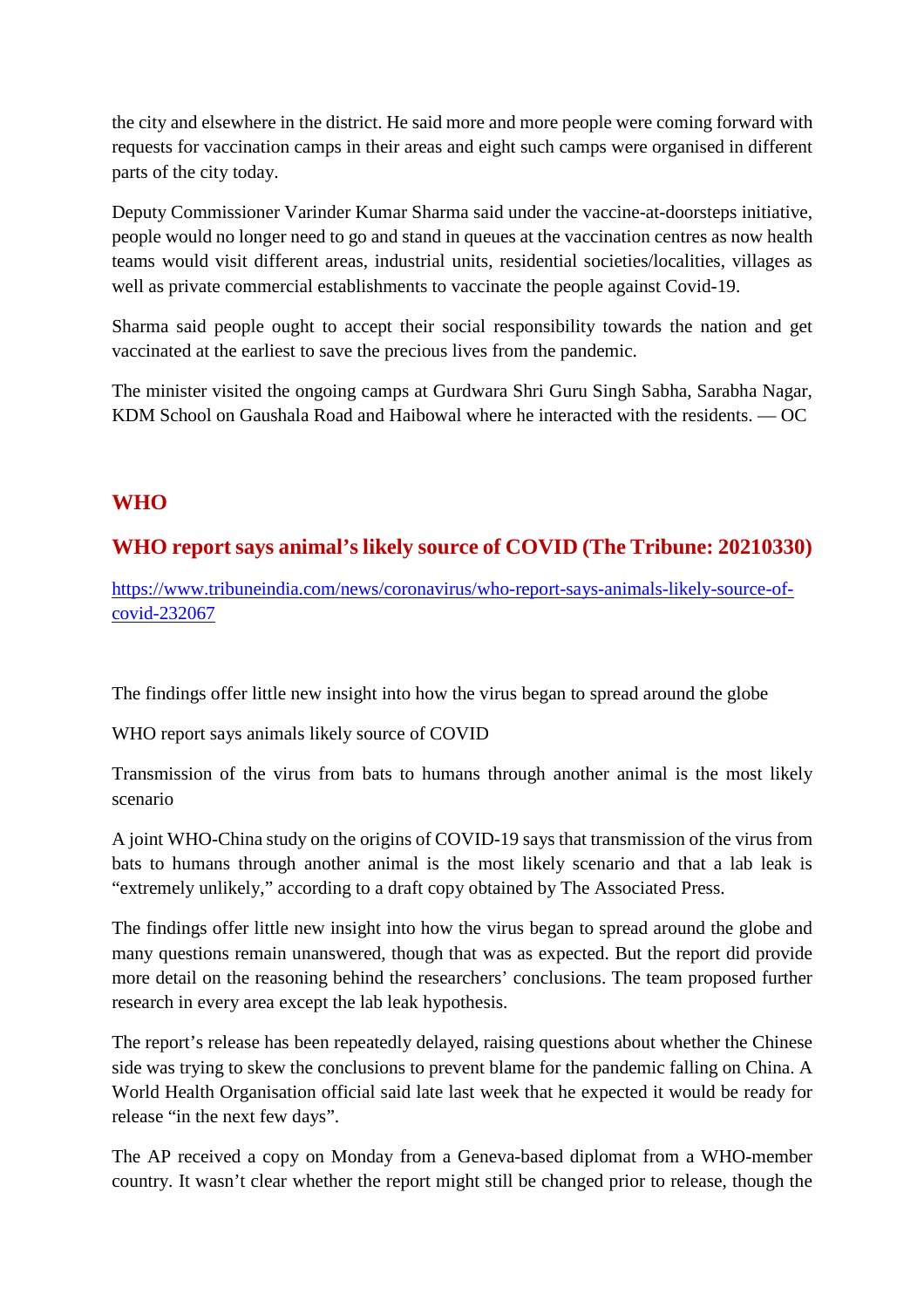diplomat said it was the final version. A second diplomat confirmed getting the report too. Both refused to be identified because they were not authorised to release it ahead of publication.

The WHO did not immediately respond to emails and phone calls seeking comment.

The researchers listed four scenarios in order of likelihood for the emergence of the coronavirus named SARS-CoV-2. Topping the list was transmission from bats through another animal, which they said was likely to very likely. They evaluated direct spread from bats to humans as likely, and said that spread through "cold-chain" food products was possible but not likely.

Bats are known to carry coronaviruses and, in fact, the closest relative of the virus that causes COVID-19 has been found in bats. However, the report says that "the evolutionary distance between these bat viruses and SARS-CoV-2 is estimated to be several decades, suggesting a missing link." It said highly similar viruses have been found in pangolins, which are another kind of mammal, but also noted that mink and cats are susceptible to the COVID-19 virus, suggesting they could be carriers, too.

The report is based largely on a visit by a WHO team of international experts to Wuhan, the Chinese city where COVID-19 was first detected, from mid-January to mid-February.

Peter Ben Embarek, the WHO expert who led the Wuhan mission, said Friday that the report had been finalized and was being fact-checked and translated.

"I expect that in the next few days, that whole process will be completed and we will be able to release it publicly," he said.

The draft report is inconclusive on whether the outbreak started at a Wuhan seafood market that had one of the earliest clusters of cases in December 2019.

The discovery of other cases before the Huanan market outbreak suggests it may have started elsewhere. But the report notes there could have been milder cases that went undetected and that could be a link between the market and earlier cases.

"No firm conclusion therefore about the role of the Huanan market in the origin of the outbreak, or how the infection was introduced into the market, can currently be drawn," the report said.

The market was an early suspect because some stalls sold a range of animals — and some wondered if they had brought the new virus to Wuhan. The report noted that a range of animal products — including everything from bamboo rats to deer, often frozen — were sold at the market, as were live crocodiles.

As the pandemic spread globally, China found samples of the virus on the packaging of frozen food coming into the country and, in some cases, have tracked localised outbreaks to them.

The report said that the cold chain, as it is known, can be a driver of long-distance virus spread but was sceptical it could have triggered the outbreak. The report says the risk is lower than through human-to-human respiratory infection, and most experts agree.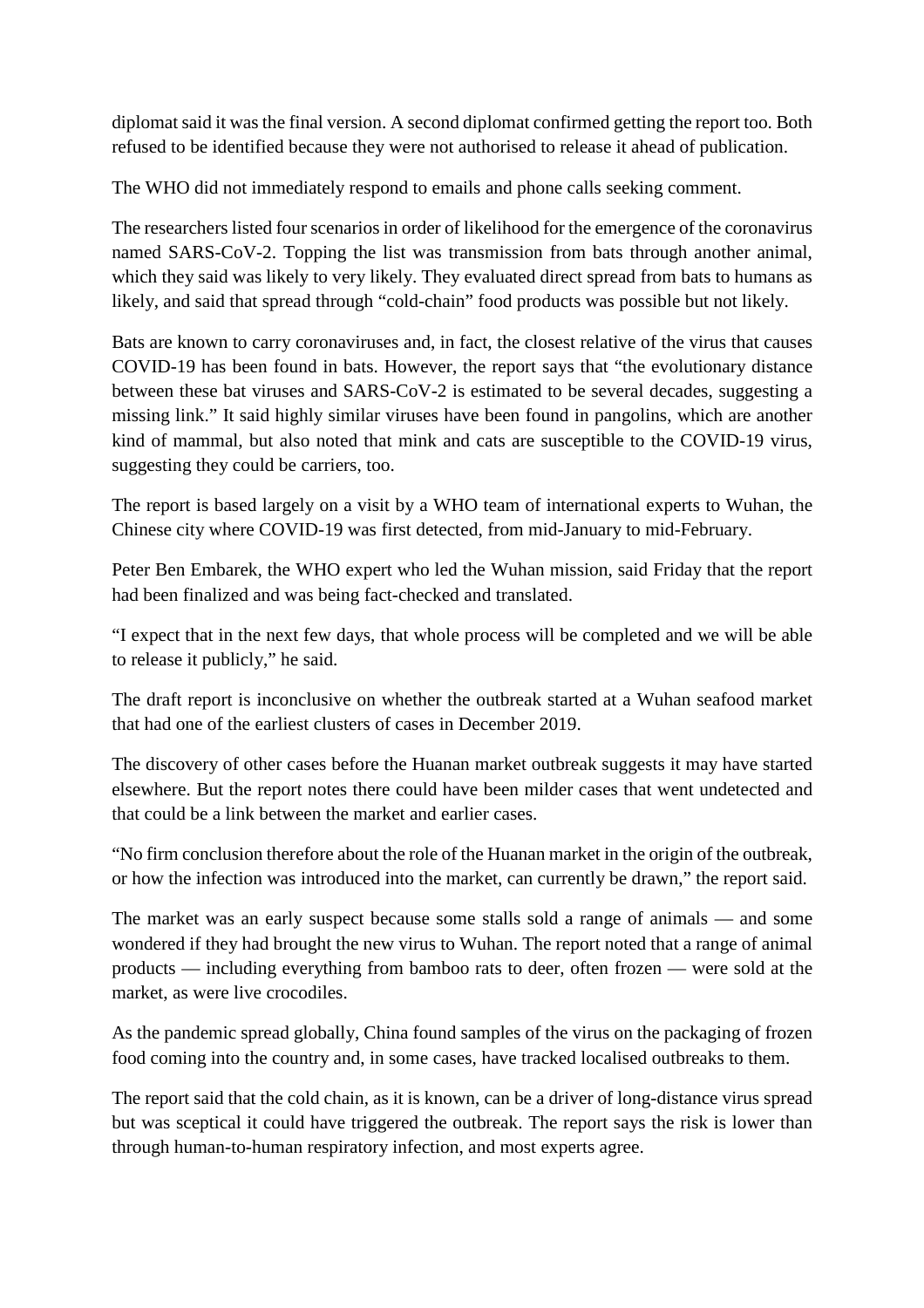"While there is some evidence for possible reintroduction of SARS-CoV-2 through handling of imported contaminated frozen products in China since the initial pandemic wave, this would be extraordinary in 2019 where the virus was not widely circulating," the study said.

The report cited several reasons for all but dismissing the possibility the virus escaped from a lab in Wuhan, a speculative theory that was suggested and promoted by former US President Donald Trump among others.

It said such laboratory accidents are rare and the labs in Wuhan working on coronaviruses and vaccines are well-managed. It also noted that there is no record of viruses closely related to SARS-CoV-2 in any laboratory before December 2019 and that the risk of accidentally growing the virus was extremely low. — AP

## **Now, wellness centres**

# **Now, wellness centres to give jab, says Punjab Health Minister (The Tribune: 20210330)**

https://www.tribuneindia.com/news/coronavirus/now-wellness-centres-to-give-jab-sayspunjab-health-minister-231814

Now, wellness centres to give jab, says Punjab Health Minister

A woman gets inoculated at the Nawanshahr Civil Hospital. Photo: Malkiat Singh

To speed up the vaccination drive, Health and Family Welfare Minister Balbir Singh Sidhu has said that vaccination would now be administered at all health and wellness centres, sub centres, homeopathy and ayurvedic dispensaries.

Also read: Amid surge, hospitality sector sees losses again

The vaccine will also be made available for all persons above 45 years without any condition at all government health centres from April 1.

Sidhu said nearly 7 lakh persons in the state had been vaccinated so far and to provide vaccination services at people's doorstep, such facilities would be provided at all government health centres and dispensaries/hospitals.

He said activities under the campaign were undertaken in full compliance of Covid guidelines such as maintenance of social distancing, use of face masks, maintenance of proper sanitation and hygiene etc.

"All civil surgeons have been instructed to implement the guidelines as soon as possible so that the vaccination process can be expedited in such centres and maximum eligible persons be covered under the drive," he added.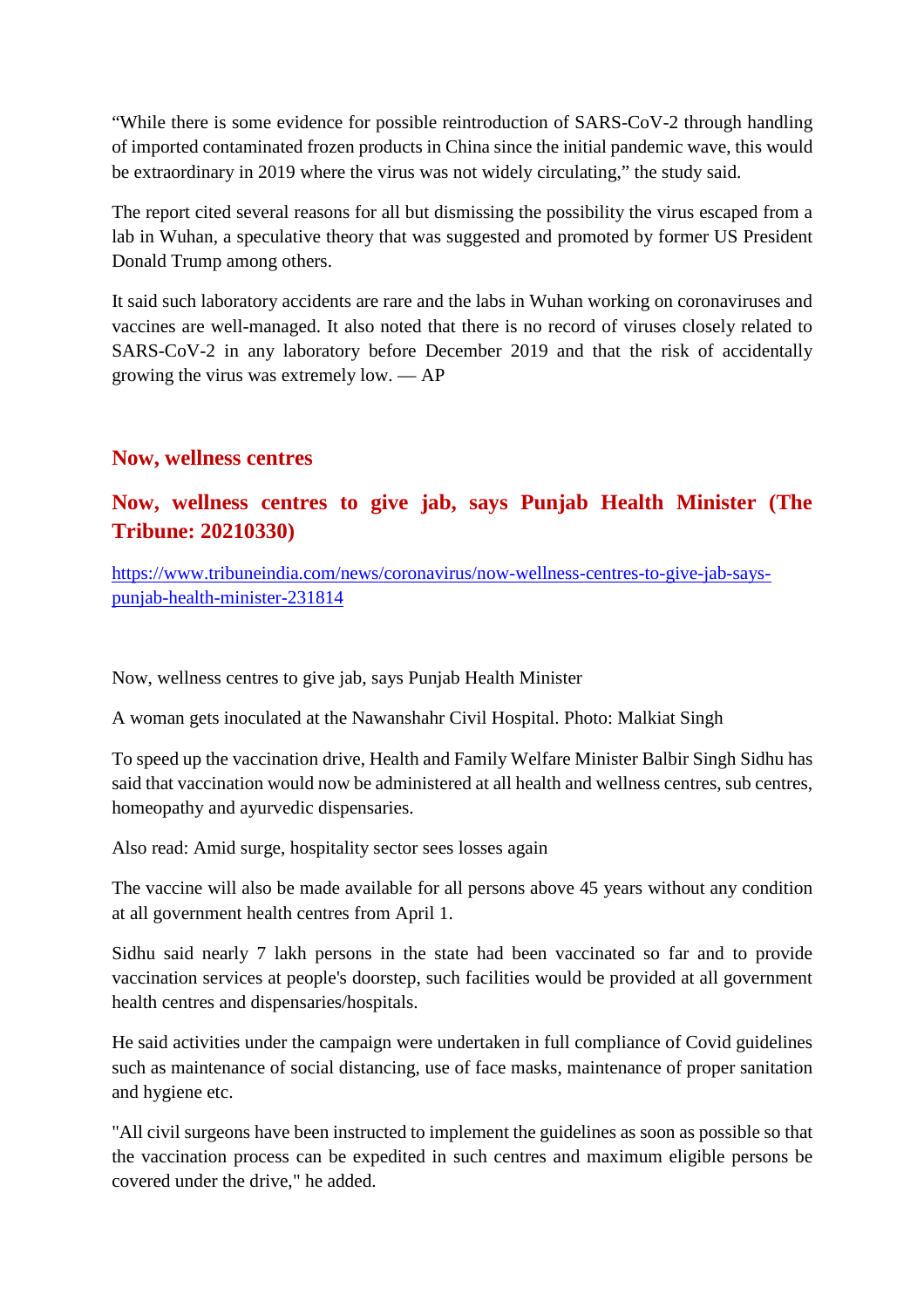He said as per experts, the new virus was more infectious and intense so it was the moral responsibility of all to get vaccinated.

Ludhiana tops toll chart

Ludhiana reported 10 deaths, Hoshiarpur and Jalandhar eight each, Gurdaspur six, Kapurthala, SAS Nagar, Amritsar and Bathinda four each, Ropar, SBS Nagar, Tarn Taran and Fazilka three each, Ferozepur, Patiala and Sangrur two each, and Faridkot, Fatehgarh Sahib and Moga reported one death each

## **Vaccines**

# **We have supplied more vaccines globally than having vaccinated our own people, India tells UN (The Tribune: 20210330)**

https://www.tribuneindia.com/news/coronavirus/we-have-supplied-more-vaccines-globallythan-having-vaccinated-our-own-people-india-tells-un-231274

India was one of the initiators of the 'Political Declaration on Equitable Global Access to Covid-19 Vaccines' that garnered the support of more than 180 UN member states

We have supplied more vaccines globally than having vaccinated our own people, India tells UN

India has supplied more COVID-19 vaccines globally than vaccinated its own people, the country has told the UN General Assembly and cautioned that vaccine inequity will defeat the collective global resolve to contain the coronavirus as the disparity in the accessibility of vaccines will affect the poorest nations the most.

India was one of the initiators of the 'Political Declaration on Equitable Global Access to COVID-19 Vaccines' that garnered the support of more than 180 UN member states.

India's Deputy Permanent Representative to the UN Ambassador K Nagaraj Naidu said at the General Assembly informal meeting on Friday that while the COVID-19 pandemic continues to persist, the year 2021 began on a positive note with the global scientific community coming up with multiple vaccines to contain the pandemic.

"While the vaccine challenge has been resolved, we are now confronted with ensuring the availability, accessibility, affordability, and distribution of COVID-19 vaccines. Lack of global cooperation and disparity in the accessibility of vaccines will affect the poorest nations the most," Naidu said.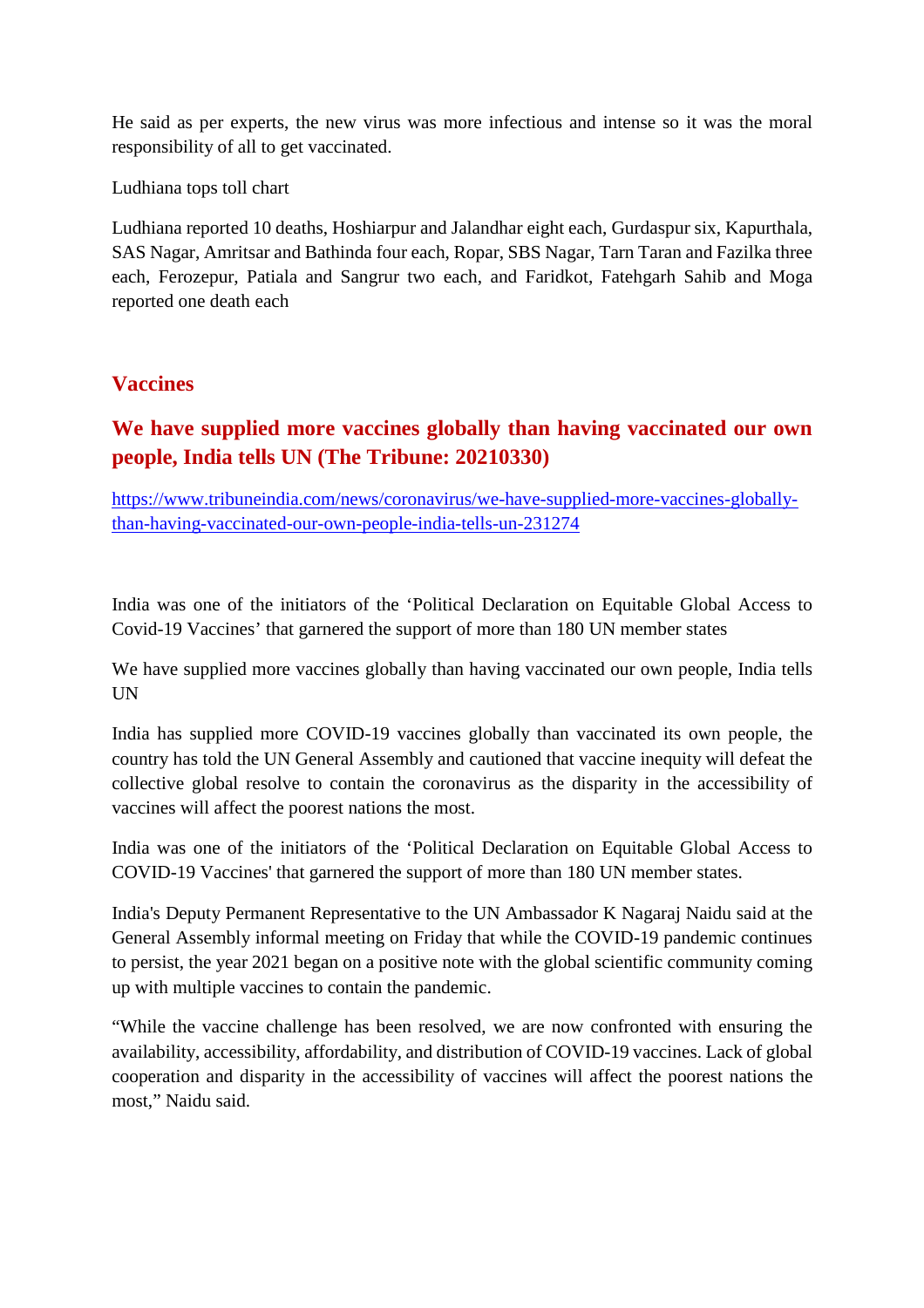India has been at the forefront of the global fight against COVID-19. Naidu told the General Assembly that India would not only be vaccinating 300 million of its own frontline workers over the next six months but in the process had also supplied vaccines to over 70 nations.

"In fact, as of today we have supplied more vaccines globally than have vaccinated our own people," Naidu said.

Two of India's vaccines, including the indigenously developed Covaxin, have already been granted emergency authorisation, Naidu said, adding that 30 more vaccine candidates are at various phases of clinical trials.

The vaccine Covishield is the version of the AstraZeneca/Oxford vaccine produced by the Serum Institute of India. Covaxin is the indigenously developed vaccine by pharma company Bharat Biotech. PTI

# **Vaccine-on-doorstep campaign**

# **Vaccine-on-doorstep campaign launched (The Tribune: 20210330)**

https://www.tribuneindia.com/news/coronavirus/vaccine-on-doorstep-campaign-launched-231107

DC Varinder Kumar Sharma inaugurates a Covid vaccination camp in Ludhiana on Friday. Tribune Photo

After simplifying the Covid vaccination process and allowing walk-in facility without advance slot booking, the district administration on Friday launched a special vaccine-on-doorstep campaign to inoculate all eligible persons.

The project, a first-of-its-type initiative in this part of the region, was launched by Deputy Commissioner (DC) Varinder Kumar Sharma with a maiden vaccination camp organised at Partap Colony here this morning.

The development assumes significance as Ludhiana was re-emerging as the Covid capital of Punjab with the number of daily fresh cases and deaths witnessing exponential spike since March 13.

Launching the drive, the DC accompanied by area councillor Mamta Sharma, said as per experts, the second wave of Covid was more infectious so it was more significant to provide the shield to the maximum population by vaccinating them.

He said under the initiative, the Health Department teams will visit a particular area/ factory/ village/ residential society or private establishments and hold the vaccination camps. For this, the area residents, councillors, village sarpanch, society office-bearers and private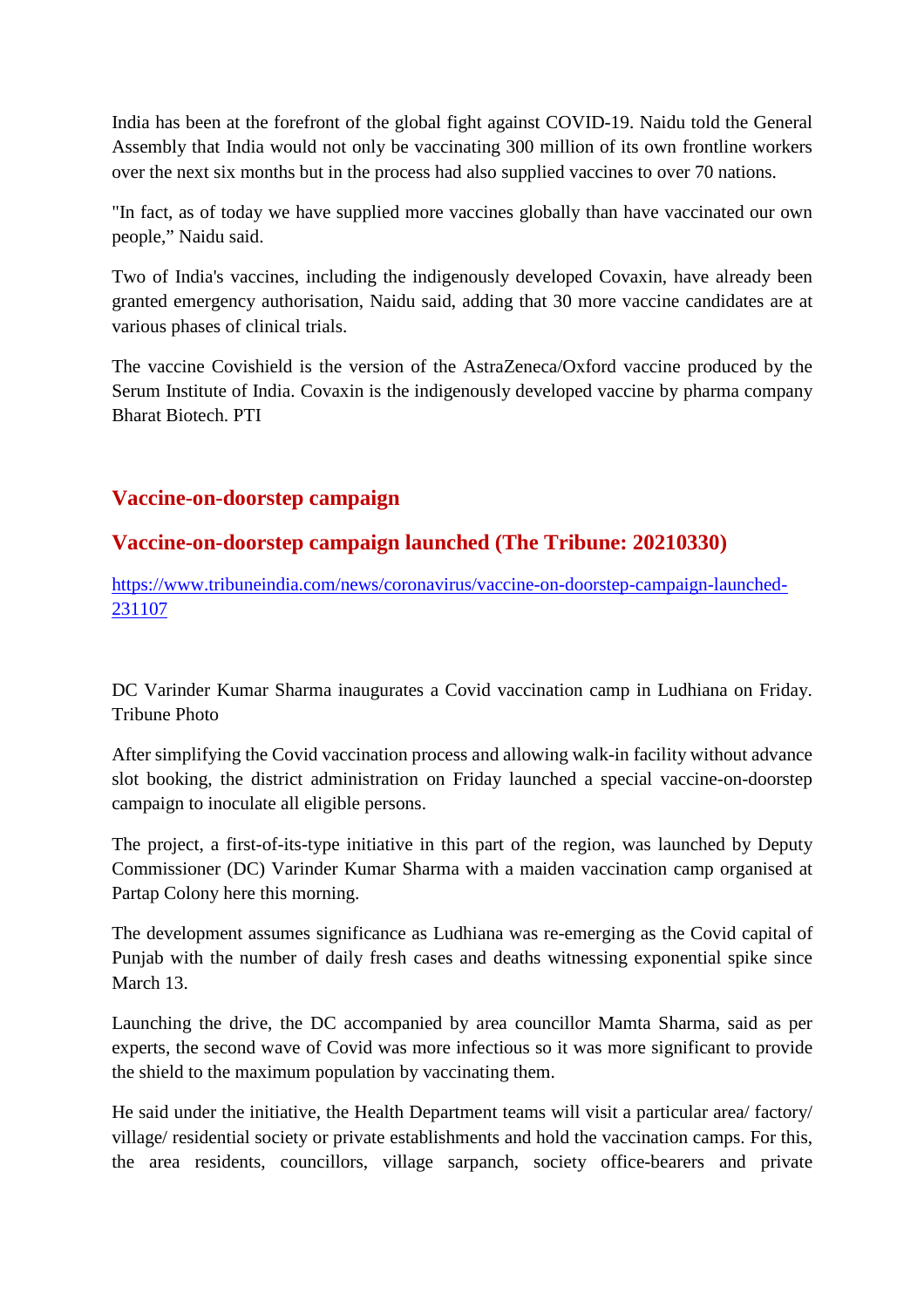establishments have to inform the administration for requesting vaccination camp in their respective localities or premises.

The DC said the administration will send the health teams to vaccinate all eligible persons at all places from where it would receive the call.

Urging the people to shun hesitance and embrace the vaccine, Sharma stressed that the scientists have left no stone unturned to develop the vaccine and accepting it as a social responsibility towards the nation, the eligible persons should get the vaccine at the earliest to save the precious lives from the pandemic.

Soliciting wholehearted support of the people, area councillor Mamta Sharma said this was the best system for people as instead of standing in a queue and wasting time, Health teams will vaccinate the people on doorstep.

Dr Bishav Mohan, from DMCH, said there was a need to expedite the inoculation drive amid the sudden spurt in the Covid cases, especially among the younger population. He advised all eligible persons to take benefit of the drive and get themselves inoculated.

Over 1.32 lakh inoculated

Over 1.32 lakh persons have been inoculated in the district till Friday, the DC Varinder Kumar Sharma told The Tribune. He said a total of 5,236 persons were vaccinated today, including 2,750 at government and 2,486 at private facilities.

Till date, of the 36,517 registered healthcare workers, 27,843 have been inoculated, which accounted for 76 per cent, with first dose, and 16,468 of the total targeted 19,902, which accounted for 83 per cent, with the second dose of the vaccine.

Similarly, 91 per cent frontline workers (24,177 out of 26,510) have so far got their first jab while 102 per cent (4,839 out of total registered 4,764) have received a second jab in the district.

# **Covid-19 cases**

# **Close to 600K Covid-19 cases in March for MahaMarch's tally of 590,448 infections inches closer to September's record of 593,192 cases (Hindustan Times: 20210330)**

https://epaper.hindustantimes.com/Home/ArticleView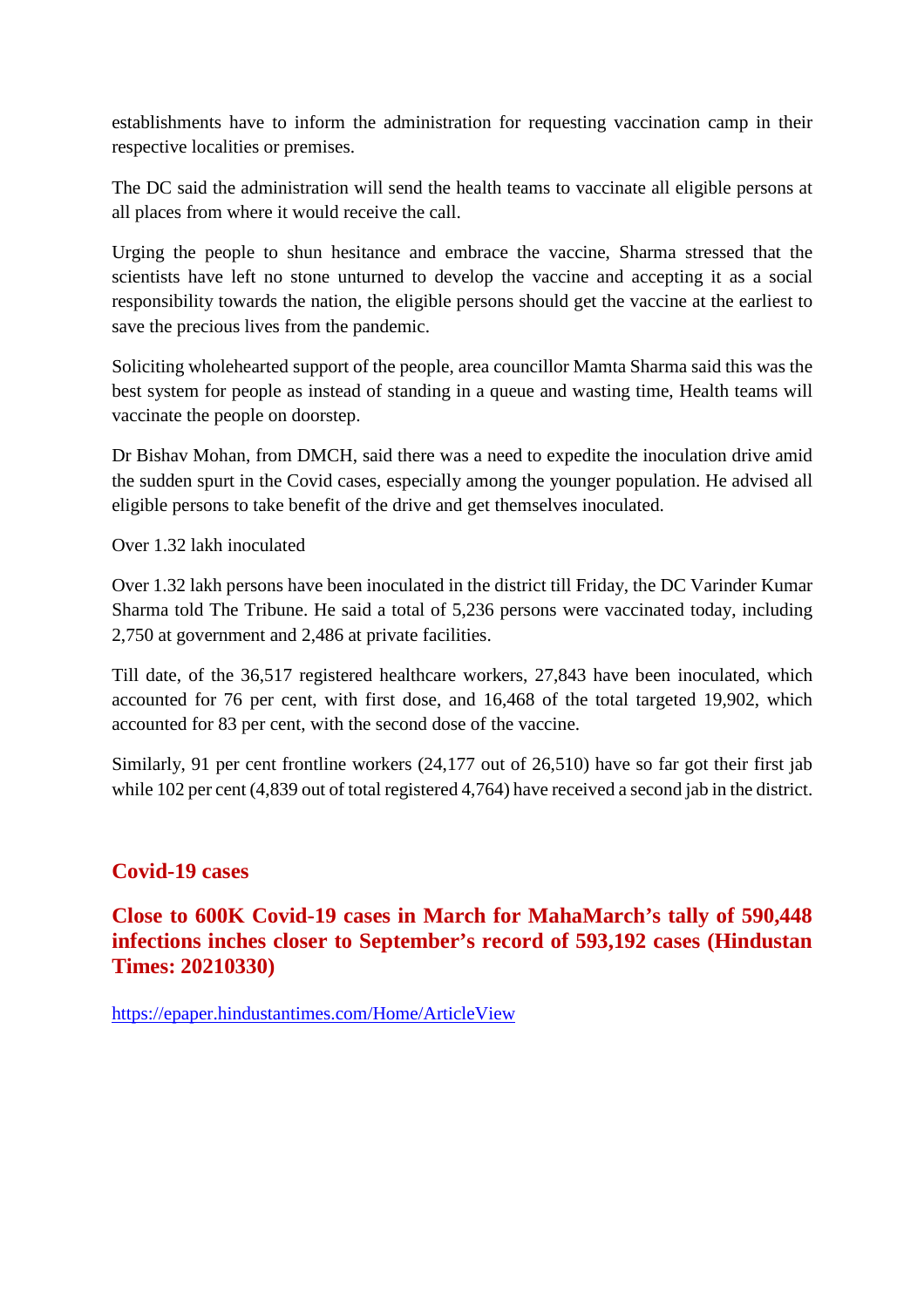

As the fear of another lockdown looms over Maharashtra, March 2021, with two days still to go, is on its way to be the state's worst month, in terms of Covid-19 cases. The state's battle against the pandemic had crossed a year earlier this month.

Maharashtra has recorded 590,448 cases from March 1 to March 29, while the worst month, September 2020, had seen 593,192 infections, data revealed.

Another grim statistic: While Maharashtra had entered 2021 with a huge drop in cases compared to the previous three months, the new cases recorded this month has also surpassed the tally of the past four months. Between November 2020 and February 2021, the state had recorded 487,519 infections.

On Monday, the state recorded 31,643 cases and 102 deaths, a day after recording its sharpest single-day spike of 40,414 cases. The state's tally is now 2,745,518 cases and toll 54,283. Since March 17, Maharashtra has been recording more than 20,000 cases every day. The state has also recorded 2,129 deaths this month.

Dr Rahul Pandit, a member of the state-appointed task force, said the numbers will continue to rise in the state. "It will rise further as tests have increased. We will have to keep testing more until the positivity rate goes down," Dr Pandit said. The state's positivity rate on Monday was 14.08%, while the recovery rate is 85.71%. The state has been conducting more than 100,000 tests every day for the last few weeks.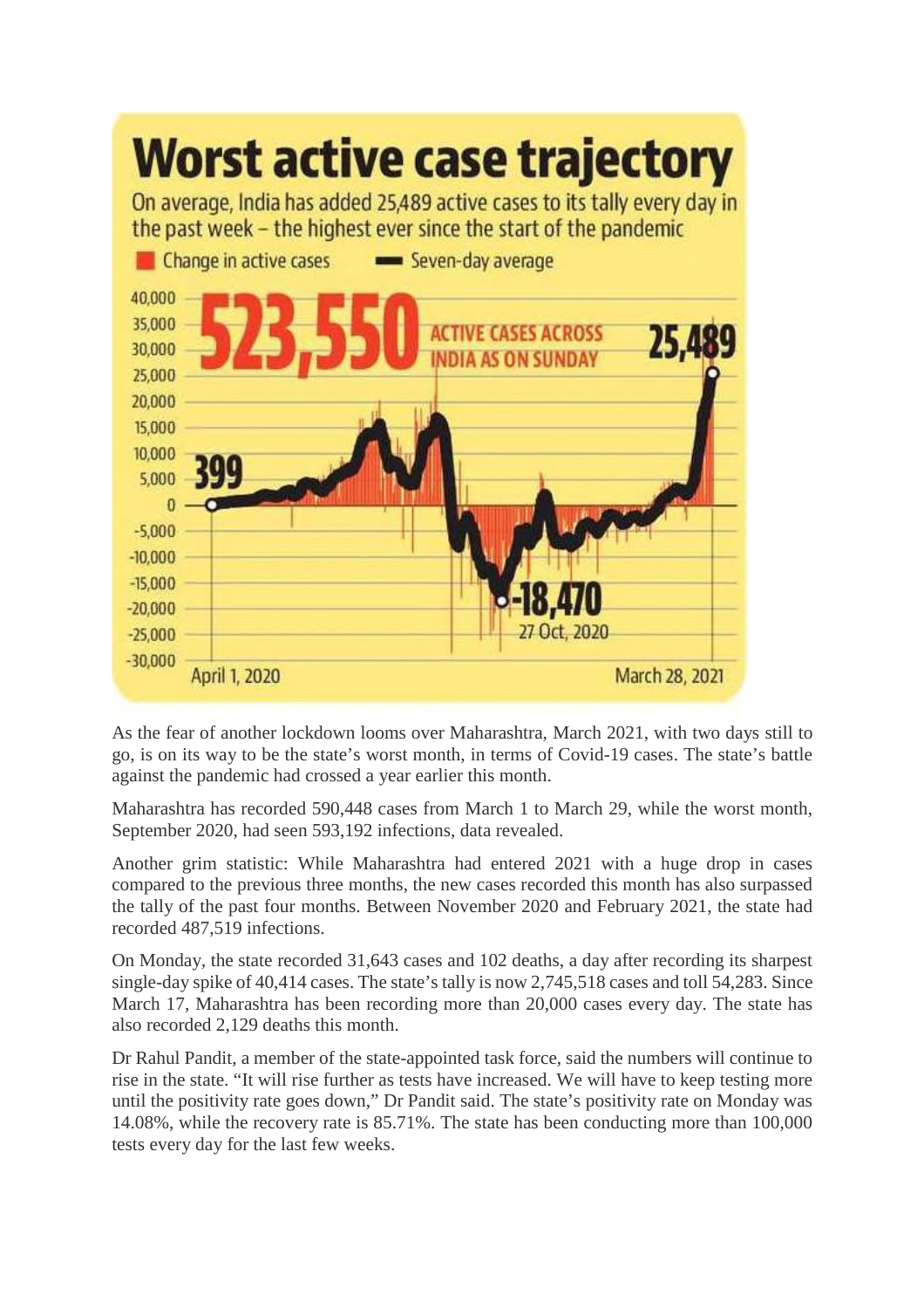The only silver lining in this second wave is that the death rate is still low, despite the increasing number of cases. The case fatality rate (CFR) in the state has also reduced to 1.98% as of Monday, as per data released by the public health department.

"While the death rate is still comparable to November-December 2020, the absolute numbers are still high," Dr Pandit said.

Dr Avinash Supe, chairman of the death audit committee, said the late arrival of patients is still a problem being faced by authorities. "While it is a rapidly spreading strain, patients are recovering, however, late arrival is still a problem," Dr Supe said.

On Monday, Mumbai also recorded more than 5,000 new Covid-19 cases with 5,890 cases and 12 deaths, taking the tally to 404,614 and 11,665 fatalities to date. In a meeting held on Sunday, Maharashtra chief minister Uddhav Thackeray also asked officials to draw up a strategy for a lockdown. The state has already imposed a night curfew wherein more than 5 people cannot be seen together between 8pm and 7am. A day after the CM asked the administration to make preparations for a lockdown, the ruling Nationalist Congress Party (NCP) said it was not in favour of a lockdown and instead, the government should strengthen infrastructure.

The state has 336,584 active patients currently, with the highest in Pune (59,475), Mumbai (46,248), Nagpur (45,322), Thane (35,264) and Nashik (26,553). Currently, 1,607,415 people in the state are in home quarantine, while 16,614 are in institutional quarantine.

#### **5,890 new Covid cases; active cases now stand**

**City sees 5,890 new Covid cases; active cases now stand at 46,248Civic body issues an order to optimise its bed management, and also directs all facilities across the city to activate max available beds for Covid patients(Hindustan Times: 20210330)**

https://epaper.hindustantimes.com/Home/ArticleView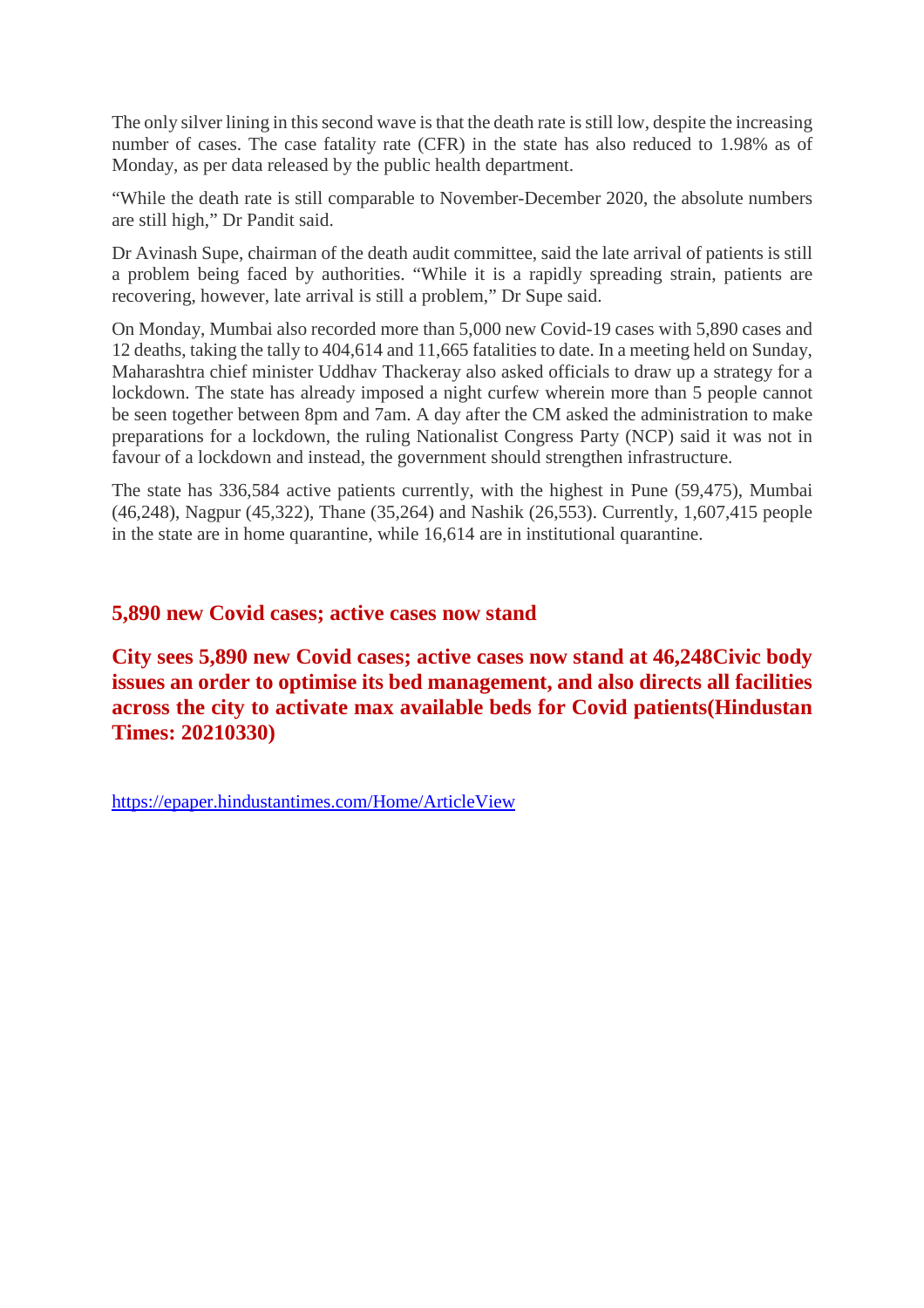| <b>75% beds occupied: BMC</b>                                                | <b>PLAN AHEAD</b><br>BMC on Monday issued quidelines for management of<br>Covid-19 beds at all municipal, government, and private<br>hospitals, reverting to bed allotment methodology used<br>at the beginning of the pandemic last year<br><b>BMC</b> directed all hospitals<br>80% of all hospital beds                                                                                                                                                           |
|------------------------------------------------------------------------------|----------------------------------------------------------------------------------------------------------------------------------------------------------------------------------------------------------------------------------------------------------------------------------------------------------------------------------------------------------------------------------------------------------------------------------------------------------------------|
| % Occupied<br>Occupied<br><b>Vacant</b><br>13.006                            | reserved for Covid-19<br>to strictly follow the<br>decentralised bed<br>patients, and 100% of all<br>hospital ICU beds to be<br>management system put in<br>handed over to BMC for<br>place last year, noting that<br>despite the system.<br>centralised management.<br>hospitals are directly<br>Allotment of the remaining<br>20% beds to be done after<br>admitting patients without<br>intimating the ward war<br>informing the ward war<br>room<br>room<br>75.3 |
| <b>Hospital beds</b><br>8.694<br>O <sub>2</sub> beds<br>2.174                | All hospital beds will be<br>All private hospitals will<br>allotted to Covid-19 patients<br>charge patients as per rates<br>only via the ward war room.<br>finalised by the government<br>75.N<br>and assistant commissioners<br>of Maharashtra                                                                                                                                                                                                                      |
| 3.241<br>CCC2<br>(for asymptomatic or<br>2.219<br>1.022<br>mild symptomatic) | at the ward are to take<br>Structural stability and fire<br>charge of such beds<br>68.5<br>audit of all hospitals and<br>All facilities are to activate<br>Covid-19 facilities<br>maximum Covid-19 beds<br>mandatory                                                                                                                                                                                                                                                 |
| 1,709<br><b>ICU</b> beds<br>1.261<br>73.8<br>448                             | available<br>Presently, there are 9373<br>No asymptomatic positive<br>government and BMC<br>patient will be allotted a<br>hospital beds, including 931                                                                                                                                                                                                                                                                                                               |
| 1.036<br><b>Beds with</b><br>810<br>78.2<br>ventilator<br>226                | bed in a hospital so that<br>ICU beds 3218 private<br>these are available for<br>hospital beds, including 657<br>ICU beds (as of March 25)<br>needy patients                                                                                                                                                                                                                                                                                                         |

Gateway of India amid the night curfew. ANSHUMAN POYREKAR/HT PHOTO

Mumbai : Mumbai on Monday recorded 5,890 fresh Covid-19 cases, taking the active cases to 46,248. Mumbai also recorded 12 deaths, taking the toll to 11,665. Following the recent surge in Covid-19 cases in Mumbai, the Brihanmumbai Municipal Corporation's (BMC) dashboard noted that 75% or 9,789 of its 13,006 beds for serious, critical, and symptomatic Covid-19 patients were occupied as of Monday morning, whereas 3,217 beds were vacant.

These include its 1,709 ICU beds, of which 73.8% or 1,261 beds were occupied, and 448 were vacant, as of Monday morning. A total of 226 ventilator beds of the 1,036 total beds are vacant. Among the 3,241 beds in Covid Care facilities meant for mild symptomatic patients, 1,022 were vacant.

On Monday, the BMC issued an order for optimising its bed management, and also directed all facilities across the city to activate maximum available beds for Covid-19 patients. The guidelines in the order mandate strict implementation of decentralised bed management system, put in place at the beginning of the pandemic.

Hospital beds will be allotted to Covid-19 patients only through the ward war room, and not directly via hospitals. Sixty-nine more private hospitals will become operational for Covid-19 patients, adding 1,909 hospital beds, and 360 more ICU beds, according to the order.

After hospitals activated maximum beds for Covid-19 patients, 80% of these beds, and 100% of all ICU beds reserved for Covid-19 patients will be handed over to BMC for management via the ward war room, the order said.

The war rooms will first allot beds at local nursing homes and hospitals. Once these are fully occupied, beds at private hospitals will be allotted to patients, followed by beds at jumbo facilities, then at government hospitals, and lastly at municipal hospitals. A nodal officer will be appointed for every private hospital, for 24x7 coordination with the BMC. Asymptomatic patients will not be allotted beds in hospitals, so these remain vacant for those in need.

The order read, "In view of the current surge in Covid-19 cases, it is necessary to reiterate some of the important guidelines for better management of needy Covid-19 patients. It is observed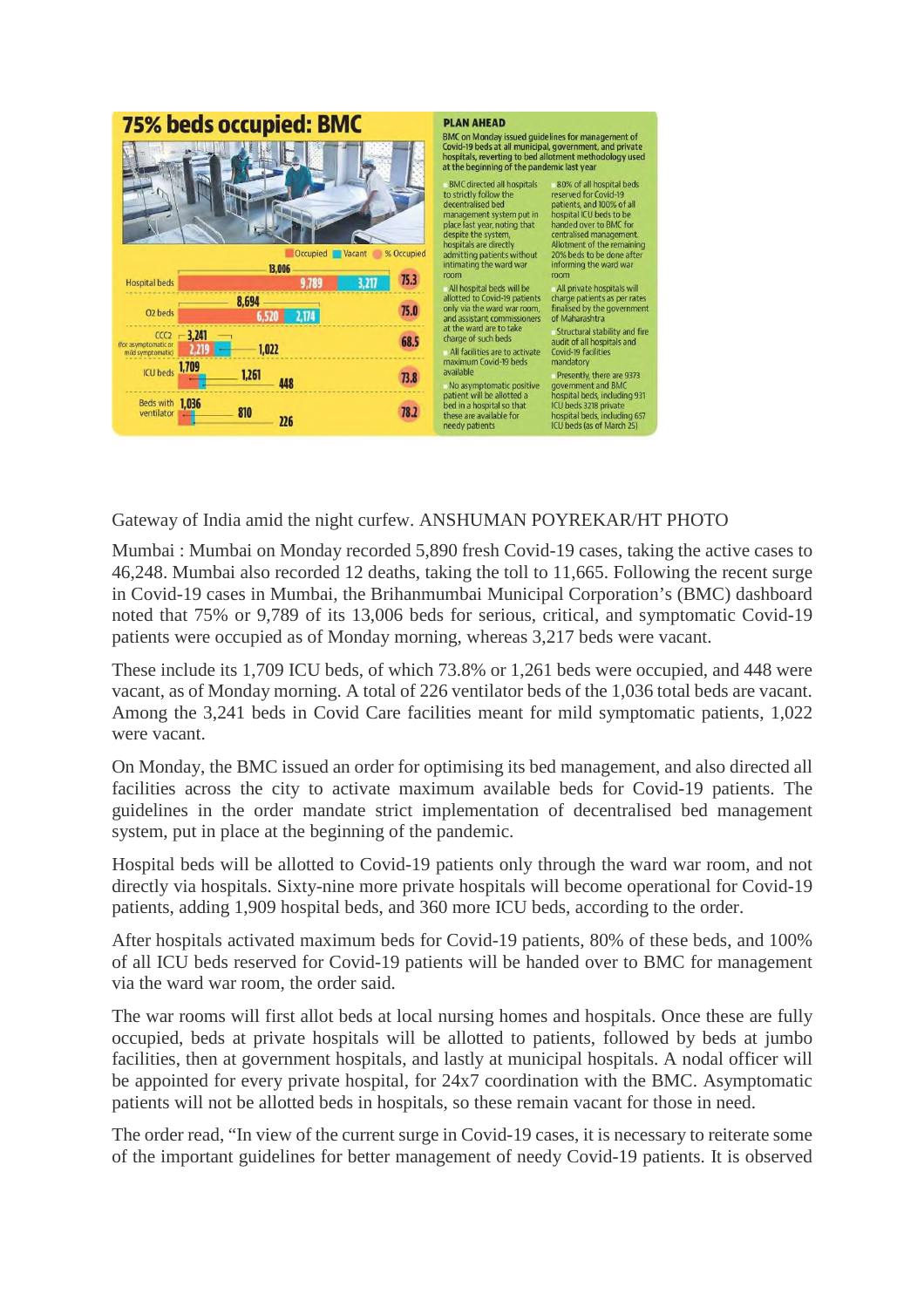that in spite of above orders, patients are directly admitted by the hospitals without information/intimation to the ward war room."

In a statement last week, municipal commissioner Iqbal Singh Chahal said BMC will increase the city's bed capacity to a total of 21,000 beds in the next two weeks. According to the statement, BMC projected that these numbers will be able to cater to a situation of up to 10,000 new cases per day, should such a situation arise. Going by the present trend, only about 15% of such patients are critical and need hospital beds.

On Monday, Mumbai conducted 33,966 tests. This brings the positivity rate for the day to 17.2%, as opposed to 12%-14% recorded in the previous week, and 4%-5% recorded in the beginning of March. So far, Mumbai has conducted a total of 4,017,316 tests.

#### **COVID-19 vaccination**

# **Faster, sooner: On the need to accelerate COVID-19 vaccination (The Hindu: 20210330)**

India has the wherewithal to sharply accelerate daily vaccination rate

Just three weeks after it rolled out the second phase of the mass vaccination programme for people above 60 years and those above 45 years with comorbidities, India has now undertaken course correction — to vaccinate anyone above 45 years immaterial of comorbidity status from April 1. By following the U.K. model of vaccination based on age bands rather than on comorbidities, millions would become eligible to receive the vaccine and be fully protected. Indeed, people with comorbidities are at greater risk of becoming critically ill and even dying. However, the list of comorbidities that made a person eligible for a vaccine was not only highly restrictive but also focused on multiple comorbidities, and that too of severe nature. Also, the need for a medical certificate meant that vaccinating as many people as quickly as possible was unachievable. Since a vast majority, particularly the poor and those in rural areas, are ignorant of their underlying disease, the decision, though belated, to make comorbidities redundant for a vaccine is commendable. As vaccines are a tool to promote health equity, all attempts should be made to remove any artificial barriers, more so when several States are witnessing a surge in cases.

While hesitancy towards the two available vaccines was partly responsible for the low uptake initially, there is now increasing willingness to get vaccinated. While 0.8 million doses administered on February 25 was the highest before the second phase began, the numbers have been rising steadily thereafter; increasing the gap between two Covishield doses partly addresses vaccine shortage. Yet, the seven-day rolling average crossed two million doses per day only in the last couple of days; only about 50.23 million doses have been administered as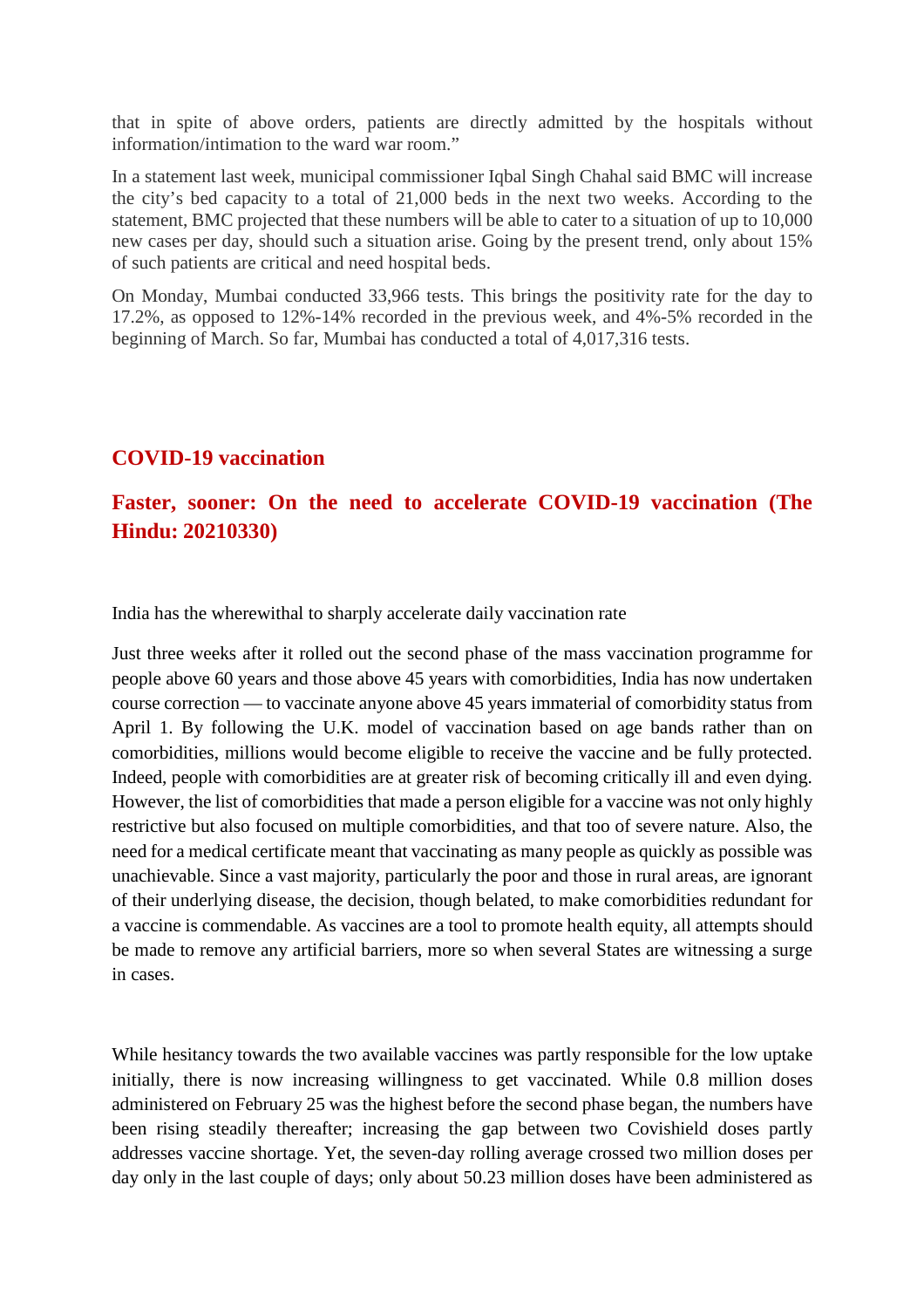on March 24, or less than four doses per 100 people. The vaccination programme has also been witnessing lukewarm participation by private medical facilities. The reasons for this, besides the slow pace of expansion in some States, need to be fixed. Though the COVID-19 vaccination, which targets adults, is vastly different from the universal immunisation programme, India has the wherewithal to accelerate the daily vaccination rate. What is missing is the political will to achieve that, reflected in absent targets and awareness building exercises, including vaccine safety, vaccine sites and permissibility of walk-ins. Also, unlike the immunisation programme, overreliance on the CoWIN platform has made vaccination into a largely passive, facility-based exercise rather than a public-health initiative. Lack of microplanning and outreach activities are further impacting uptake. Clearly, there is a case for reaching out to people to quickly increase vaccine uptake.

#### **Brest Feeding**

## **No, breast milk is not a superfood for adults too (The Hindu: 20210330)**

https://www.thehindu.com/sci-tech/health/fact-check-breast-milk-not-an-adultsuperfood/article34188508.ece

A subculture of people around the world believes breast milk may help build muscles and immunity, a la Homelander in The Boys and Guddu in Mirzapur. Experts don't buy the idea

After Netflix's 2020 docu-series, (Un)well's third episode featured people who believed human milk was a superfood (for infants yes, but also for adults), and the women who donated their breast milk to them, Reddit threads on r/breastfeeding were abuzz.

From bodybuilders looking for bulging muscle, people looking to boost their immunity, and a few moms discussing possible business ideas: the question was the same: was breast milk really 'liquid gold' for adults too?

Nutritionists are quick to shut the idea down. "Breast milk is actually much lower in the proteins required for adults, as compared to cow's milk. For every 250 grams, breast milk contains two grams of protein and cow's milk, eight," says Delhi-based sports nutritionist Lovneet Batra.

Yet, a small subsection of people across the world swear by its nutritional benefits. Its supply and storage is made easier by pumps and refrigeration. So a few moms in the US experiment with breast milk in cooking and in making soaps and lotions, to help with eczema.

The main reason, believes Lovneet, is because colostrum — the first form of breast fluid released by any mammal after childbirth — is known for its special properties. "It is the best source of nutrients for an infant for overall growth: immunity, brain function, organ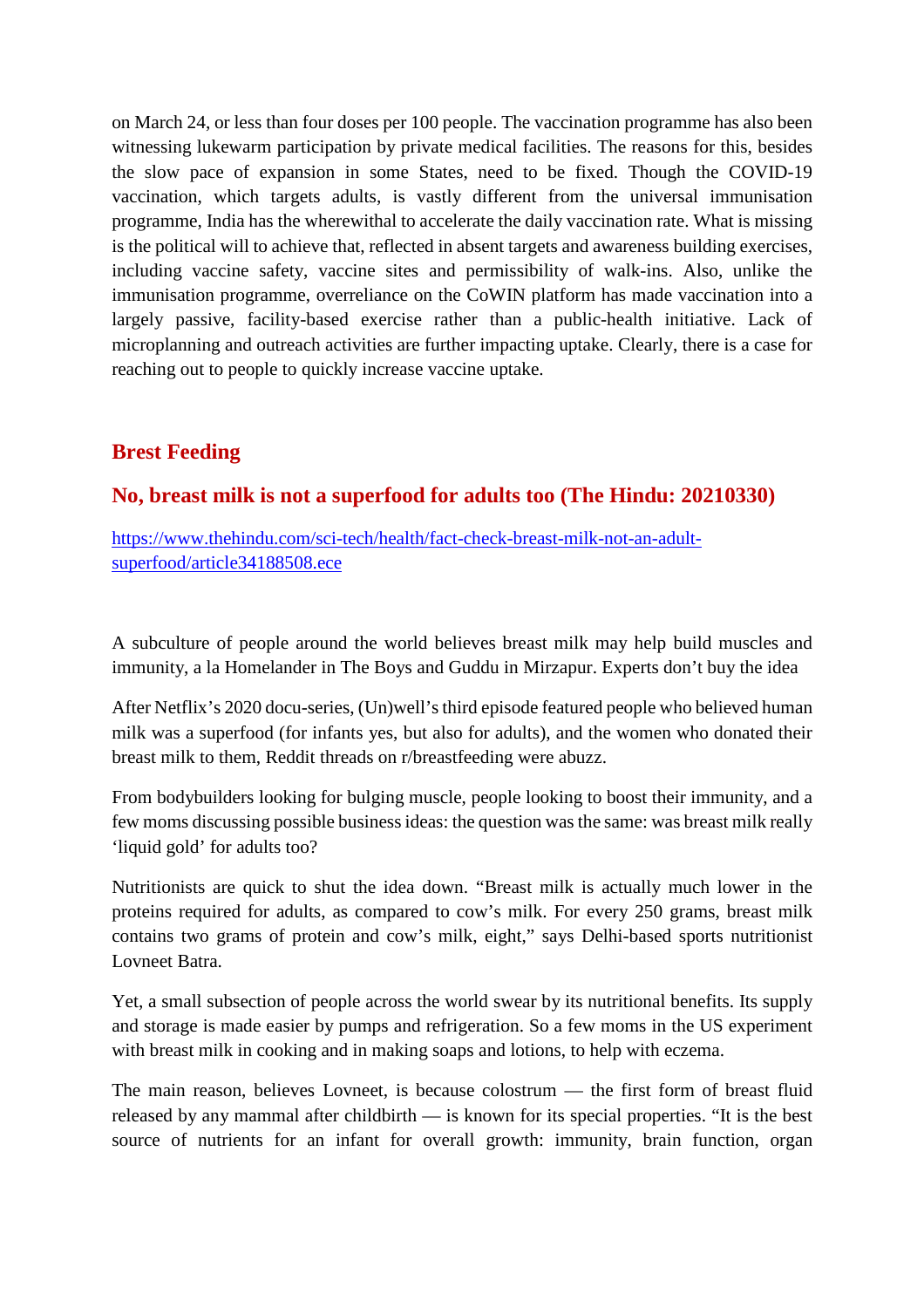development. It contains immunoglobulins (antibodies) that can't be found elsewhere," she says.

"But for muscle building and strengthening in adults, you need a whole different set of amino acids," she adds. "Even when it comes to boosting immunity in adults, there is very limited research to back it up."

And then come the food safety issues in the supply chain: how the sample is collected, stored, and transported. "There is a good chance that the mother could be passing on infections, including HIV," she says.

For people looking for alternatives to cow milk, Lovneet suggests goat milk. "It has more protein than cow's milk, so it's better for your skin and nails, and also good for your immune system," she says.

In this column, we decode health trends and decide if it's all just 'hype' or

# **Bipolar disorder**

# **Living with bipolar disorder by accepting my mercurial mind (The Hindu: 20210330)**

https://www.thehindu.com/sci-tech/health/living-with-bipolar-disorder-five-stages-ofgrief/article34188320.ece

A retired maths teacher and freelance writer talks of the five stages to acceptance of the disorder, from apathy to humour

My mental illness started four decades ago, in the postpartum period, when I developed symptoms of psychosis. I had grown up in a loving home, so this came as a rude shock to my family. As for me, I did not even realise I was sick. Unlike a number of people though, I had the support of my parents, husband, and in-laws.

In somewhat of a role reversal, my son is very aware of my mental health condition and keeps a lookout for signs that I may be 'speeding'. "Mom have you had your medication?" he will ask me or say, "Shouldn't you be in bed?" if he feels I'm getting to be manic. I take such advice from him very well, though not from anyone else.

I also received excellent treatment. This treatment, consisting of very strong pills, did not fully manage the illness, so I had to undergo electro convulsive treatment (ECT, commonly known as electric shock treatment). In time, I could live a normal life, albeit on strong medication with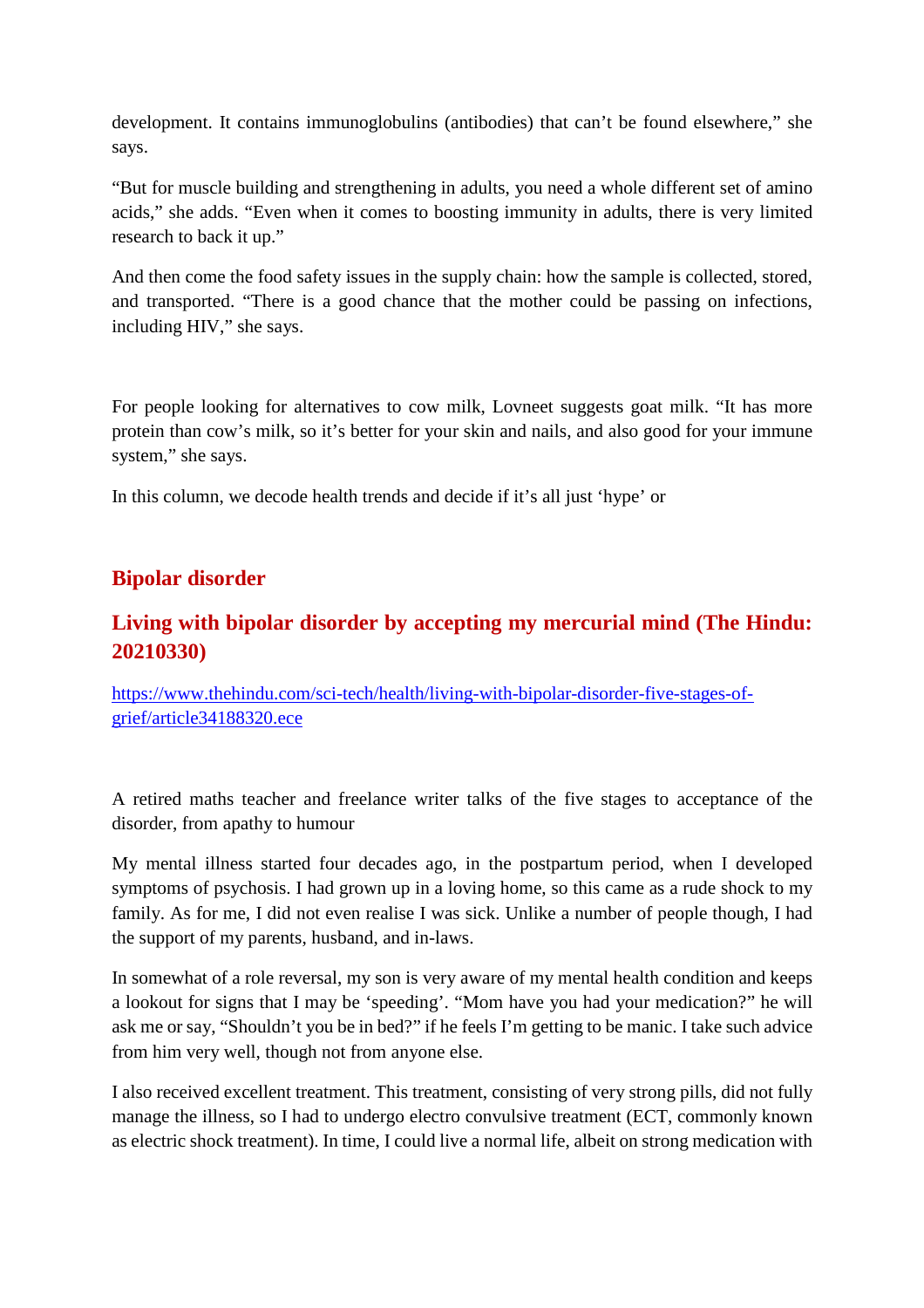side effects like muscle spasms and cramps, an extremely dry mouth to the point of not being able to speak, constipation, dizziness, drowsiness.

The weight gain and the fact that some people sleep over 12 hours each night, make many refuse to take medicines. I realised that they were essential, and that I had to manage the side effects.

Over the last four decades, 'Compliance, Compliance, Compliance' has been my mantra. I have been productive, working, managing a home, and furthering my education.

It was not smooth sailing always. As is the case with grief, I have gone through five stages, spread across five years, in my journey through mental illness.

The first stage: Apathy

I did not know how ill I was and did not care. I did bizarre things, like showering with my clothes on, writing to NASA with my resume, and ignoring my sweet child. Only my family knew something was wrong. We saw a leading psychiatrist three months after my son was born and I started treatment.

#### The second stage: Denial

'Me? Mentally ill? Of course not. I am a member of MENSA, the society of people in the top 2% of intelligence in the population; how can I be mentally ill,' I had thought. But mental illness does not discriminate. In fact, bipolar disorder strikes the creative and intelligent even more than others.

#### The third stage: Anger

The cliche, 'Why me?' was my leading emotion. This stage lasted a long time till I had to be hospitalised again for a psychotic episode. When I was stabilised, I was determined to learn all I could about my illness and the treatments that were available. Becoming knowledgeable also helped me manage the condition.

The fourth stage: Acceptance

I realised that the condition was not a fault of mine and the best way to handle it was to accept it like any other illness. While I did not 'come out of the closet', I did share my diagnosis with friends I trusted. This gave me the support I needed and I began to live as normal a life as possible. I still have the occasional visit to the hospital for a depressive or manic episode, which cannot be managed at home.

The fifth stage: Acceptance with humour

Just the other day somebody made a remark about me and I retorted, "Hey I'm crazy, not stupid." Being able to laugh at mental illness gives me the ability to develop a self-deprecatory style of humour. I even did a stand-up comedy routine recently and a good bit of it was about my illness.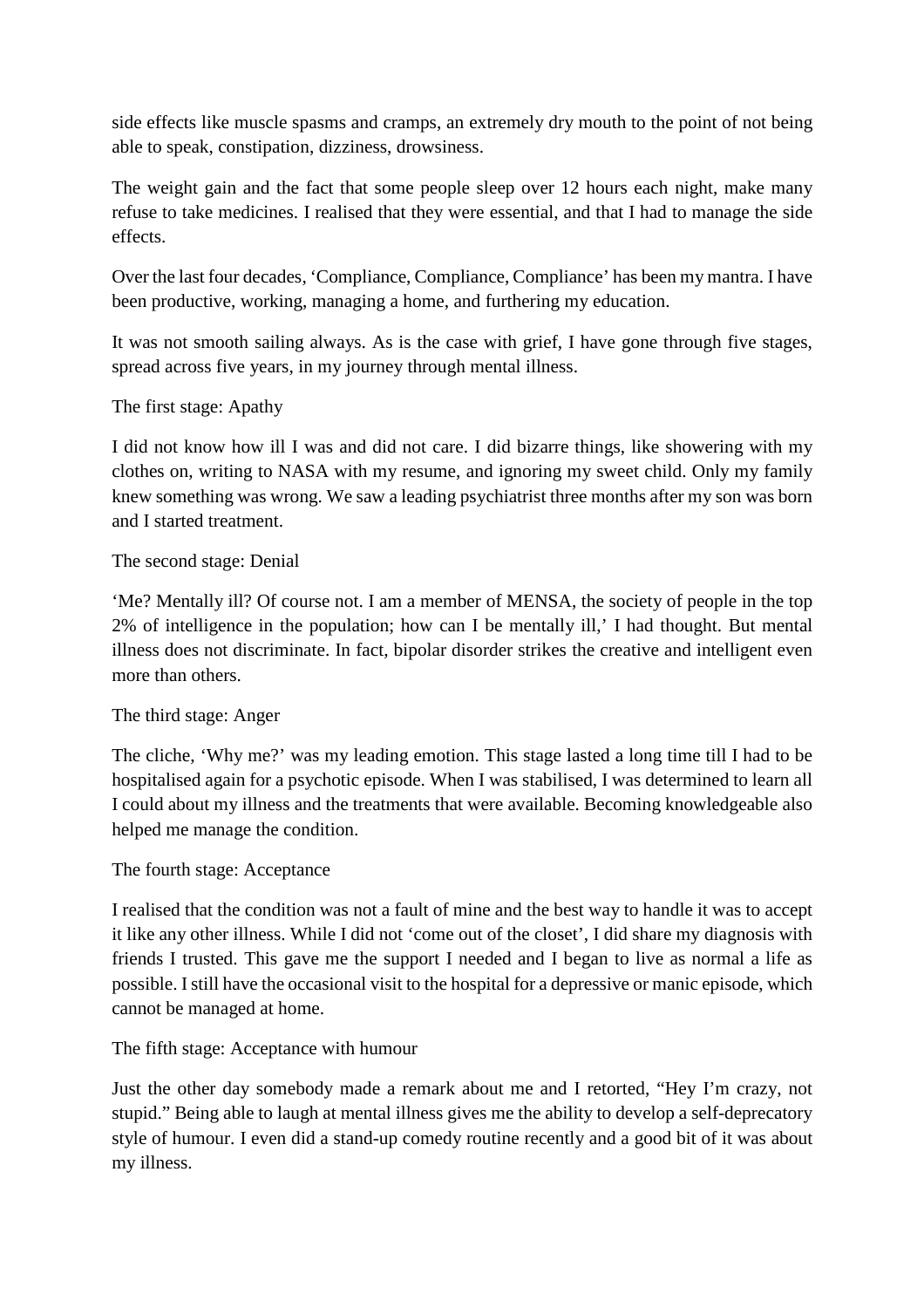#### **Higest Cases (The Asian Age: 20210330)**

#### http://onlineepaper.asianage.com/articledetailpage.aspx?id=15496212

# **COVID-19 SURGING** 62,714 new cases, 312 deaths reported in last 24 hours a sees highest jump since O

# **SANJAY KAW<br>NEW DELHI, MARCH 28**

India clocked in 62,714 new coronavirus cases in the last 24 hours in its sharpest<br>one-day spike in nearly<br>five months. With 312<br>deaths, the highest surge<br>in about three months, the<br>total number of fatalities<br>due to the deadly disease

due to the deadly disease<br>stands at 1,61,552.<br>With a steady increase in<br>cases for the 18th day in a<br>row, the fresh infections<br>have taken the Covid tally<br>in the country to 1.19 crore.

In the country to 1.19 crore.<br>The last recorded biggest<br>spike was registered on<br>October 16 when 63,371<br>coses were reported.<br>Eight states and UTs<br>have reported a weekly<br>positivity rate of coron-<br>avirus infection higher<br>than of 5.04 per cent, with<br>Maharashtra topping the



Artists give finishing touches to an effigy based on coronavirus for Holika Dahan on<br>the eve of Holi in Mumbai on Sunday. - PTI

chart at 22.78 per cent.<br>Apart from Maharashtra, the other seven states and UTs with higher positivity rate than national average<br>are Chandigarh (11.85 per<br>cent positivity rate),<br>Punjab (8.45 per cent), Goa

 $\begin{array}{ccc} (7.03\,\mathrm{per\,cent}), \mathrm{Puducherry}\\ (6.85\qquad\qquad \mathrm{per}\qquad \mathrm{cent}),\\ \mathrm{Chhattisgarh}\quad (6.79\qquad\mathrm{per}\, \mathrm{cent}),\quad \mathrm{Madhya}\quad\mathrm{Pradesh} \end{array}$ 

 $\begin{array}{c} (6.65\,\mathrm{per\,cent})\,\mathrm{and\,Haryana}\\ (5.41\,\mathrm{per\,cent}).\\ \mathrm{M}\,\mathrm{a}\,\mathrm{h}\,\mathrm{a}\,\mathrm{r}\,\mathrm{a}\,\mathrm{s}\,\mathrm{h}\,\mathrm{t}\,\mathrm{r}\,\mathrm{a}\\ \mathrm{Chhattsgark},\ \mathrm{Karnataka},\\ \mathrm{Punjab},\ \mathrm{Gujarat},\ \mathrm{Madhya}\\ \mathrm{Pradesh}\,\mathrm{and}\,\mathrm{Tamil}\,\mathrm{Nadu} \end{array}$ Pradesh and Tamil Nadu<br>humber of Covid daily<br>new cases. These states<br>account for 81.46 per cent<br>of the daily new cases registered in the last 24 hours. or me lang new cases regered in the last 24 hours.<br>The 312 new fatalities include 166 from<br>Maharashtra, 45 from Punjab, 14 from Kerala, 13<br>norm Chhattisgarh, and 10<br>from Delhi. A total of 1,61,552 deaths have been<br>proporte

#### **Positivity Rate (The Asian Age: 20210330)**

http://onlineepaper.asianage.com/articledetailpage.aspx?id=15496251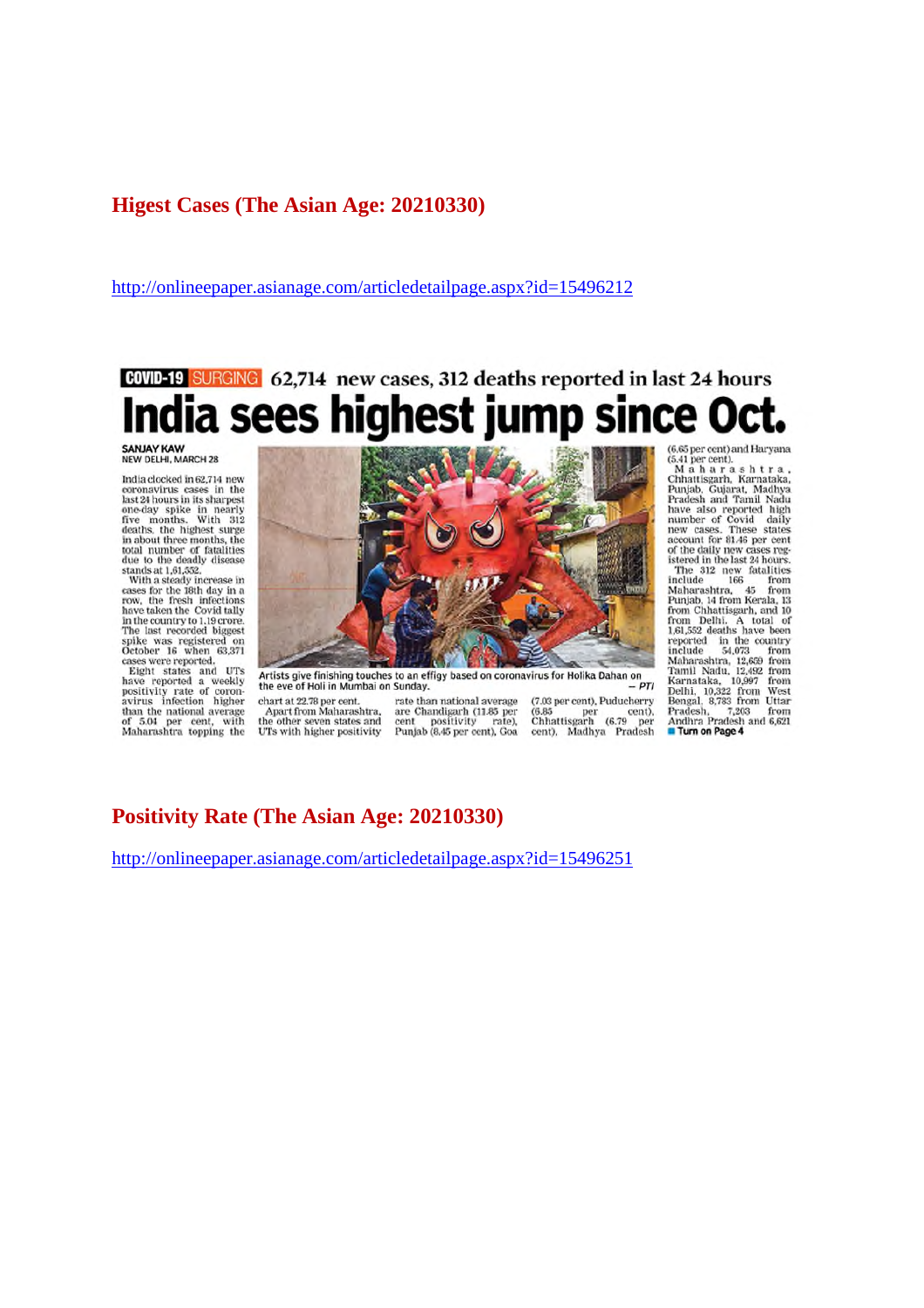# Over 1,800 Covid cases in Delhi, positivity rate 2.35%

**AGE CORRESPONDENT NEW DELHI, MARCH 28** 

Delhi reported over 1,800 coronavirus cases on Sunday, the highest in around three-and-half months, while the positivity rate rose to 2.35 per cent. the Health Department said.

Nine more people succumbed to the disease, taking the toll to 11,006, it said.

The 1,881 new infections pushed the tally to 6,57,715, while over 6.39 lakh patients have recovered from the virus.

This is the highest numof har cases since December 13 when 1,984 people tested positive for the virus, according to official data.

The city had recorded 1,558 cases on Saturday, 1,534 cases on Friday, 1,515 cases on Thursday, 1,254 cases on Wednesday and  $1,101$  cases on Tuesday  $$ the first time since December 24 that the number of cases crossed the 1,000 mark. The positivity rate was 1.70 per cent on Saturday, 1.80 per cent on Friday, 1.69 per cent on Thursday, 1.52 per cent on Wednesday, 1.31 per cent on Tuesday, and 1.32 per cent on Monday. The number of active Covid-19 cases rose to 7,545 from 6,625 on Saturday.

A total of 79,936 tests, including 53,422 RT-PCR tests, were conducted a day ago, the bulletin said. The number of people under home isolation rose to 4,237 from 3,708 a day ago. The

# **Covid-19 vaccination centre**

set up in Tihar Jail for inmates

#### **AGE CORRESPONDENT NEW DELHI, MARCH 28**

Delhi Prisons The Department has set up a Covid-19 vaccination centre inside Tihar Jail to vaccinate eligible inmates. The official said that the centre was set up on Tuesday in the central jail hospital at jail number 3.

A total of 326 inmates in Delhi's prisons are above 60 years, and over 300 are in the 45-59 age bracket with comorbidities. These two categories are eligible for vaccination in the ongoing nationwide drive.

According to jail officials, around 70 to 80 inmates of Tihar, Rohini and Mandoli jails have<br>been vaccinated so far.

"If needed, a vaccination centre will be opened at Mandoli Jail too. Our teams from the central jail hospital in jail number 3 will visit the inmates at Rohini and Mandoli Jails to vaccinate them starting next week. If needed, a vaccination centre will also be opened at Mandoli Jail," said Sandeep Goel,<br>the Director General, Prison.

number of containment zones in the city rose to 1,506 1.710 from on Saturday, it said. The caseload in Delhi on January 1 had stood at over 6.25 lakh and the total fatalities were 10.557.

The number of daily cases had started to come down in February. On February 26, the month's highest daily count of 256 recorded. was cases However, the daily cases have begun to rise again in March and it has been steadily increasing over the past few days.

Health minister Satyendar Jain on Saturday dismissed any possibility of imposing another lockdown in Delhi,

saying it was not a solution to check the spread of the coronavirus that is again surging rapidly. The minister said there were enough hospital beds available for coronavirus patients and it could be increased if the need arises.

Health experts and doctors have attributed this 'sudden rise" in cases to people turning complacent, not following Covidappropriate behaviour and 'assuming all is well now".

two-three The next months could be challenging, they said, adding the situation can be kept under control if vaccination is opened up for more people and Covid-19 protocols are strictly adhered to.

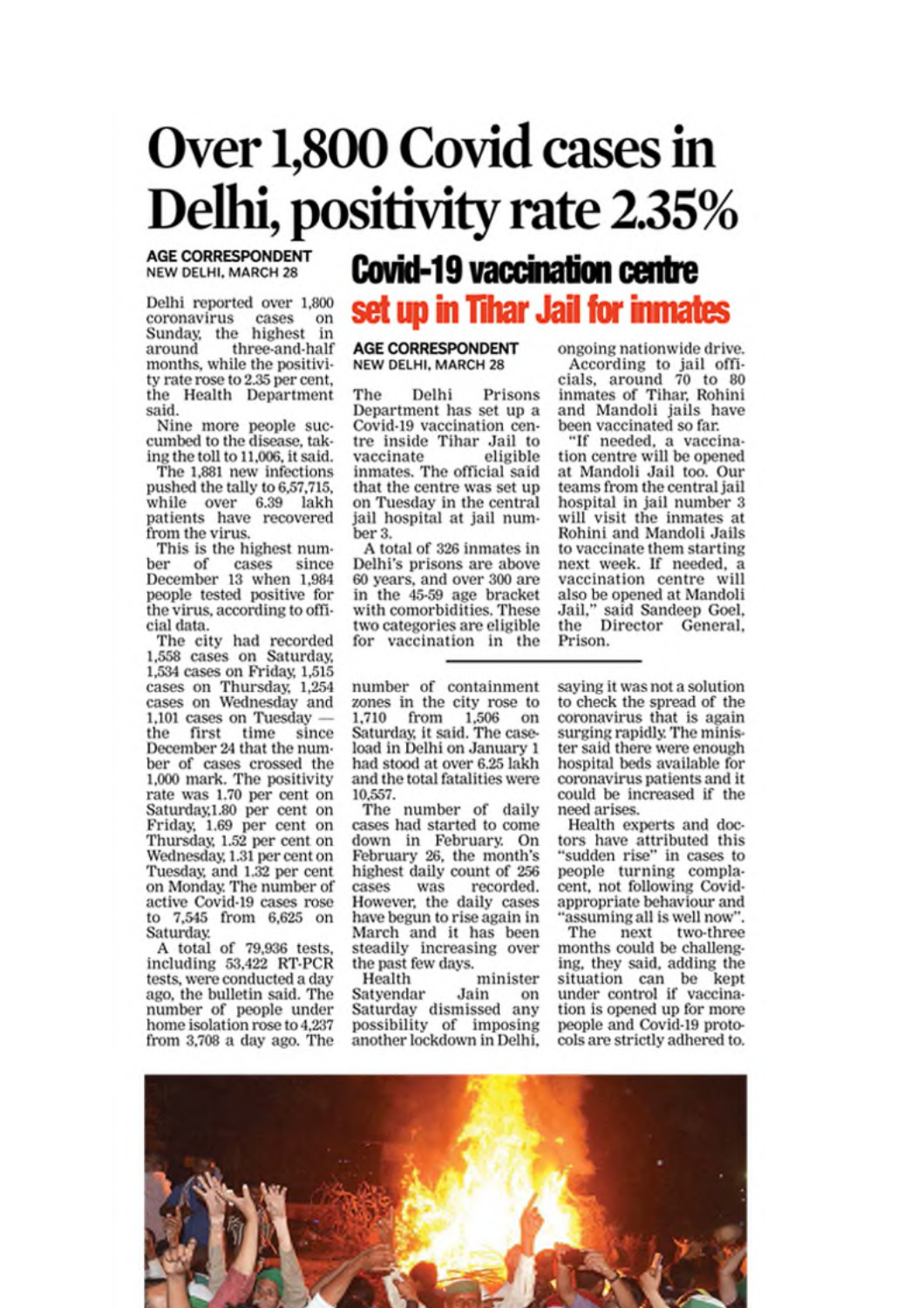# **Vax Drive (The Asian Age: 20210330)**

http://onlineepaper.asianage.com/articledetailpage.aspx?id=15496345

**London Diar** 

India wave hits UK's vax drive. amid adulation for Poonawala

#### **Speed nutrition**

# **Speed nutrition: Three simple, effective dietary strategies (The Indian Express: 20210330)**

https://indianexpress.com/article/lifestyle/health/speed-nutrition-three-simple-effectivedietary-strategies-7249300/

A few simple tweaks will help to improve your health and also feel sharper than ever

healthy eating, healthy foods, benefits of saturated fats, benefit of Omega 3, how to stay active, foods for energy, benefits of green vegetable, should you eat carbs, whole grains benefits, healthy living tipsMost of us have grown up being told to eat our vegetables… and with good reason. (Photo: Getty Images/Thinkstock)

When it comes to nutrition, the amount of information about the various kinds of diets and weight loss plans along with the myriad do's and don'ts can make anyone feel overwhelmed. "However, it doesn't have to be that complicated," said Ishani Vellodi Reddy, wellness entrepreneur and founder – Ishani Vellodi Wellness.

"A few simple strategies will help to improve your health and also feel sharper than ever with just a tiny bit of effort through the course of your day," she told indianexpress.com.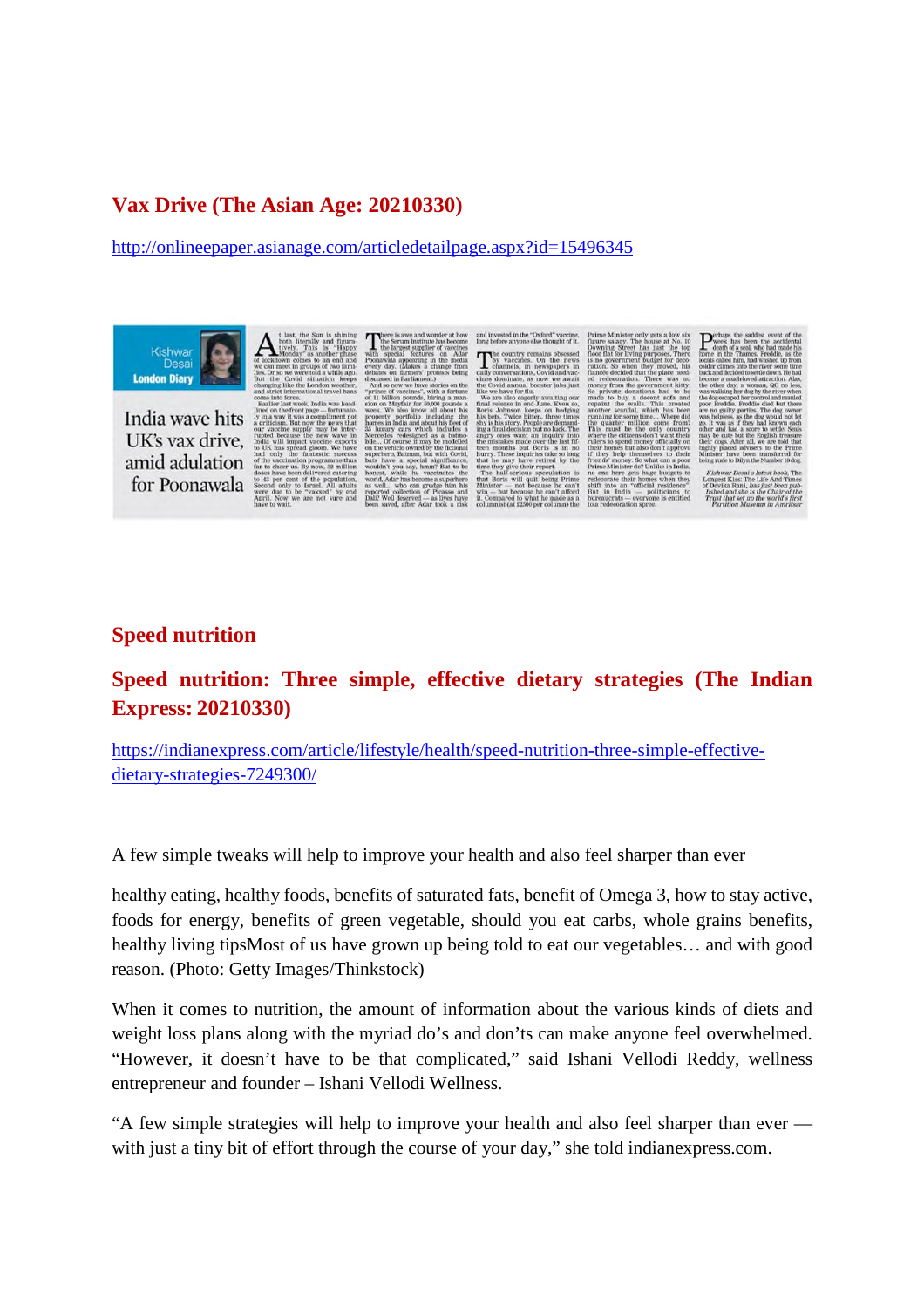Don't let all the anti-carbohydrate talk fool you; your body needs carbs, she said. They're a primary energy source for your organs, essential for hormone stability, to foster good gut health, and can help prevent cravings.

However, it must be noted that not all carbs are created equal. "Those that are 'refined' can wreak havoc on your system, so use some caution when it comes to cakes, white bread, sweets, and processed foods. On the other hand, unrefined carbs, and especially whole grains, are essential. Each day, be sure to include 1-2 servings of whole grains like oats, brown rice, quinoa, millet, or spelt," she said.

healthy eating, healthy foods, benefits of saturated fats, benefit of Omega 3, how to stay active, foods for energy, benefits of green vegetable, should you eat carbs, whole grains benefits, healthy living tips Some great sources of unsaturated fats include avocados, olive oil, and nuts, (Photo: Getty Images/Thinkstock)

Make sure you're getting in your good fats... especially Omega-3s

Like carbs, fats haven't always garnered the best reputation. Trans fats and saturated fats actually aren't so great for you, but there are some fats that are extremely important.

"Unsaturated fats are incredibly beneficial to heart health, and Omega-3s, in particular, play an instrumental role in everything from anxiety management, to reducing inflammation, balancing hormones, and even improving skin. To make sure you're getting enough, add Omega-3 rich foods into your diet a couple of times each day. Some easy ones to add are chia seeds, flax seeds, and walnuts. Salmon and other fatty fish are also good sources," she shared.

Some of the other unsaturated fats that are great to work into your diet are avocados, olive oil, and nuts, but you don't need a whole lot of these. A little, in moderation, on a regular basis will do the trick.

Have at least three cups of greens and other non-starchy vegetables per day

Most of us have grown up being told to eat our vegetables… and with good reason. Not only are vegetables rich in vitamins, minerals, and antioxidants, but the non-starchy ones are an excellent source of fibre as well.

"Fibre is critical to regulating blood sugar levels and is important to gut health as it aids with digestion and preserving the balance of your gut microbiome. One of the best things you can do for your gut (and overall health) is to consistently eat a wide array of greens and other fibrerich vegetables. Aim to incorporate at least three cups of cooked non-starchy vegetables each day," she said.

While there are certainly lots of other things that are beneficial to your health, the things that really make a difference are the ones that you do most consistently. Start by incorporating these three simple, yet highly effective strategies; if you can make them happen almost every day, then you'll definitely see and feel the difference!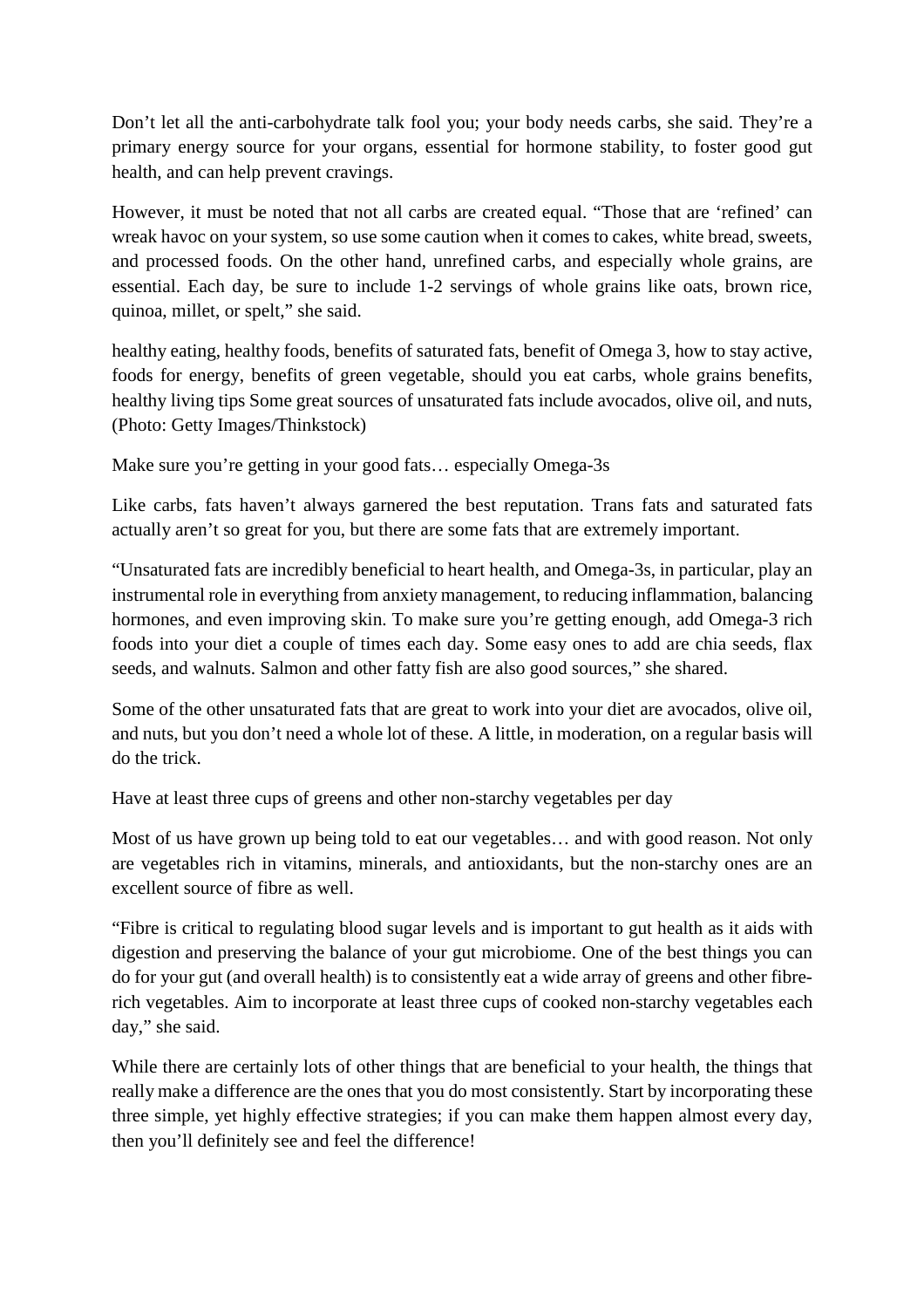# **Coronavirus: Can COVID-19 cause diabete**

# **Coronavirus: Can COVID-19 cause diabetes? Here's what you should know (The Indian Express: 20210330)**

https://timesofindia.indiatimes.com/life-style/health-fitness/health-news/coronavirus-cancovid-19-cause-diabetes-heres-what-you-should-know/photostory/81735594.cms

Diabetes is considered a comorbidity for COVID-19 patients. For some patients, however, it can result in a diabetes diagnosis!

From what is being increasingly observed, there's been an increase in diabetes cases since the last few months, especially common in those who have a history of COVID-19. This revelation has become a centre of many studies and researches and now, one of the prime reasons many are suspecting it to be yet another way the virus can have scary repercussions on the human body.

02/7What have studies found?

From anecdotal evidence which has emerged so far, a lot of patients have reportedly developed diabetes either during their infection or after recovery.

Over eight studies, involving more than 3700 COVID recovered patients have been surveyed for the same. The findings, according to leading researchers based out of the US observed that as many as 14% of patients went on to develop diabetes.

Similar findings were also found in the UK and China, where over 40,0000 survivors were analyzed.

The studies also observed a startling development- most of the people who developed diabetes after COVID-19 had no history of the disease, which is increasingly seen worldwide.

While the big lingering question- as to how COVID-19 cause diabetes remains unclear. Yet, there are some theories that can point us to the clues, including how the virus spreads in our body.

Recovery after novel coronavirus isn't the easiest. For some, it could result in fateful complications, such as long COVID and many other lingering side-effects which could impact vital functioning. Whether or not diabetes is a symptom of long COVID is unclear yet. However, from what has been observed, scientists and doctors are starting to think that the virus causing COVID-19, SARS-COV-2 has the ability to cause insulin and glucose metabolism malfunctioning, which can cause diabetes.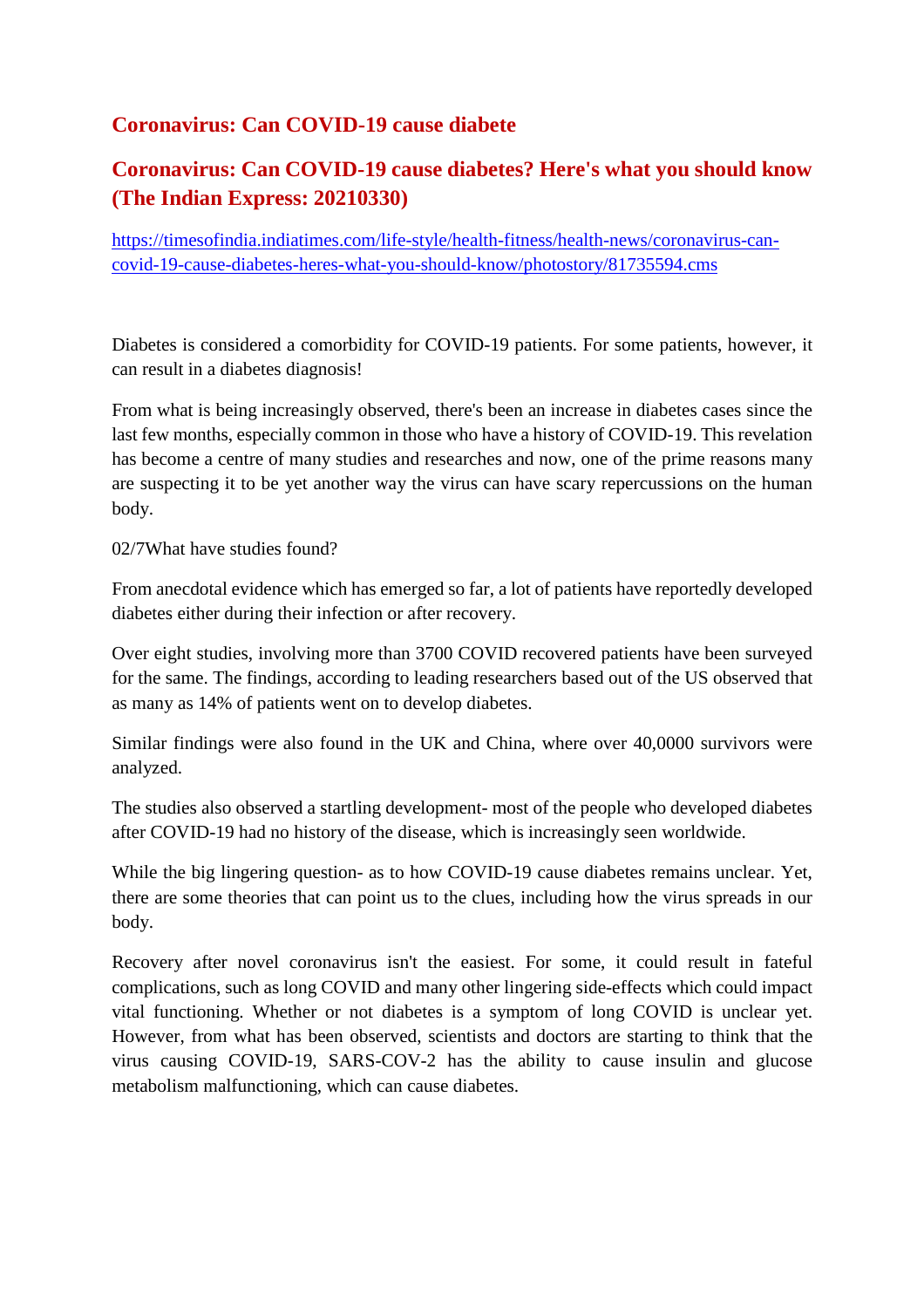Now, diabetes is a big risk factor for COVID-19. From severity to mortality, diabetes patients are more susceptible to complications resultant of the virus. Whether or not people who end up developing diabetes face a similar risk is yet to be ascertained. Yet, what experts feel is that the cases of 'post-COVID-diabetes' could be quite profound and put people at the risk of developing other complications as well.

One way the virus impacts your body is by lowering the immunity threshold. How the virus impairs your pancreas could depend on the way the virus interacts with the ACE2 receptors.

The virus interacts with the ACE 2 receptors to infiltrate and attack vital organs, including the pancreas, causing insulin disturbance.

Another way many believe new diabetes cases could be surging is due to cytokine storm-the infamous complication associated with the viral infection which forces the immune system to turn on itself, produce fatal cytokines that attack vital tissues and organs. This could make it difficult for the organs to sustain vital functioning, or produce normal glucose levels.

Another theory suggests that the virus may impair cell linings, including the intestines which may undermine the organs' ability to regulate and break down glucose.

Again, while a lot more clinical evidence shall be required to conclude the link between COVID and new diabetes cases, recovered patients are being increasingly made aware to not ignore signs of deterioration, and be careful.

06/7Can COVID-19 treatment drugs be responsible?

A lot of the drugs used to treat COVID-19 are experimentally used. Some, like steroid drugs used during treatment, can also cause blood sugar flare-up, doctors have warned.

07/7What are the warning signs to check for?

-

COVID-19 could trigger both Type-1 and Type-2 diabetes in recovered patients. While diabetes remains to be big comorbidity which impacts your health in a major manner and more clinical evidence on the matter is awaited, it is important to watch for early signs and seek attention at the right times. The ones over the age of 40, and at the risk for other diseases should remain doubly careful.

Some of the warning signs and symptoms of blood sugar level flare-up (hyperglycemia), and diabetes are: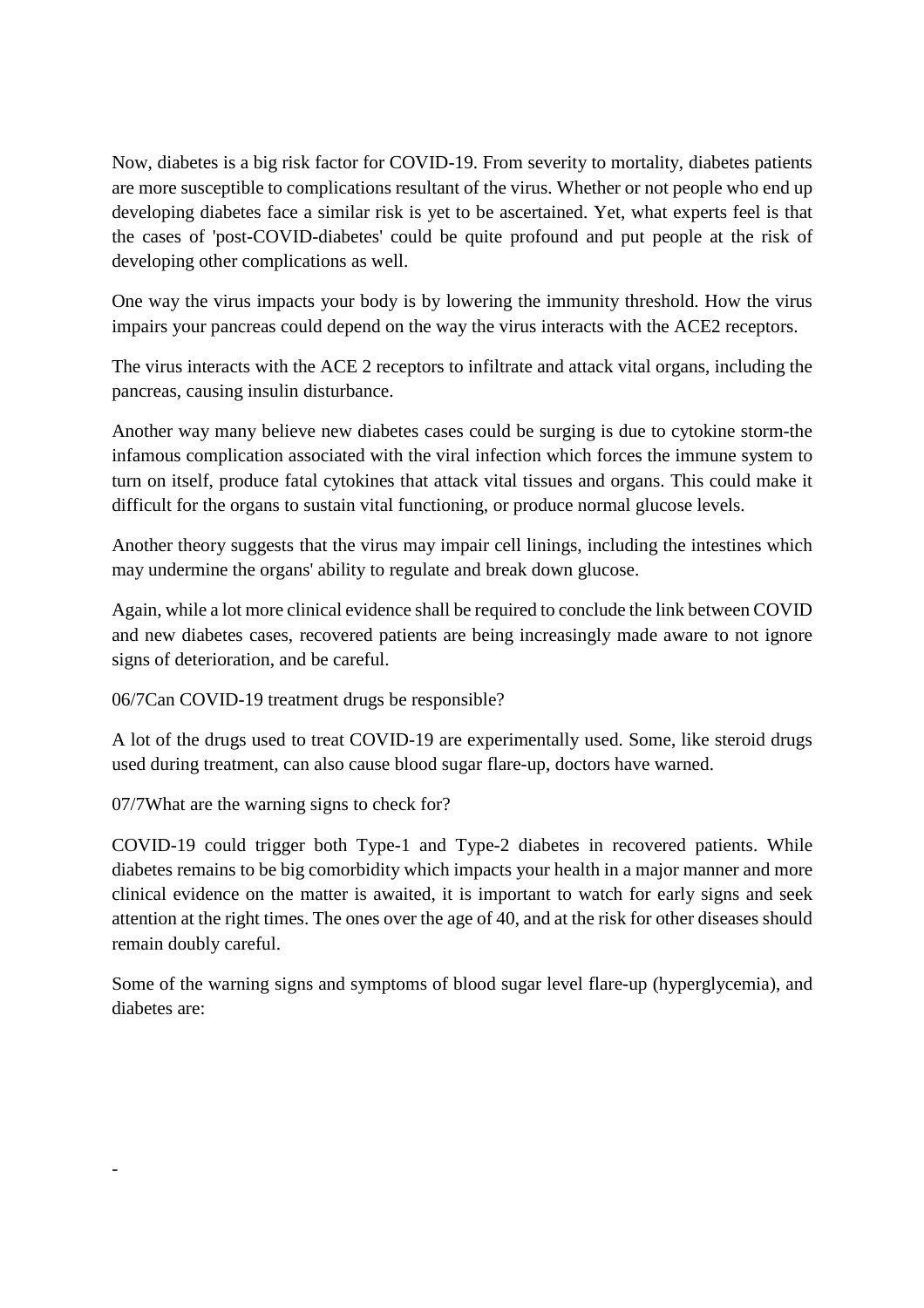#### **Actine Patient (Hindustan Times: 20210330)**

https://epaper.livehindustan.com/imageview\_733608\_86441940\_4\_1\_29-03- 2021 4 i 1 sf.html

• सर्वाधिक सक्रिय मामले दक्षिणी जिले में. एक हजार के पार पहंची संख्या • सबसे कम 60 केस उत्तर-पर्वी जिले में

आधे से ज्यादा सक्रिय मरीज सिर्फ चार जिलों में

#### सिसत

नई दिल्ली | तरिष्ट संवाददाता

.<br>राजकारी में कोरोरा के सकित केस में .<br>तेजी से इजाफा हुआ है। दस दिनों में .<br>सक्रिय मामले दोगुने से ज्यादा हो गए हैं। साम्राजनानल पानुन स बनाया छ नद्दछ।<br>उसमें भी दिल्ली के कुल सक्रिय मरीजों में से आधे से ज्यादा मरीज महज चार जिलों में हैं।

्<br>सक्रिय कोरोना मरीजों के मामले में शनिवार को 1073 सक्रिय केस के साथ दक्षिणी दिल्ली जिला सबसे आगे है। सबसे कम 60 मामले उत्तर-पर्वी रुन सबसे चन्ने छठ नानस उसरे पूजे<br>जिले में है। सक्रिय कोरोना केस मामले में सिर्फ दक्षिणी दिल्ली ही नहीं उससे सटे जिले भी प्रभावित हुए है। दक्षिणी इससे सटे उत्तर-पश्चिमी जिले में 844 सक्रिय मामले हैं। इस हिसाब से कल सक्रिय मामले में से इन चार जिलों की अकेले ५८ फीसदी से अधिक की भागीदारी है।

सरकार ने फिर तेजी से कंटेनमेंट जोन बनाने पर जोर दिया है। यही वजह है कि जहां भी एक से दो केस आ रहे हैं वहां पर कंटेनमेंट जोन बनाया जा रहा है। पर कटनाट जान बनाया जा रहा है।<br>दिल्ली में कुल सक्रिय केस में 65<br>फ़ीसदी के करीब केस कंटेनमेंट जोन के अंदर हैं। दिल्ली में अभी 1506 कंटेनमेंट जोन हैं। 15 से 26 मार्च के बीच 600 से अधिक कंटेनमेंट जोन बनाए गए हैं।

राजधानी में जिलेवार कोरोना के सक्रिय मरीजों की संख्या 902 कोरोना केस (15 मार्च) 727 709 कोरोना केस (26 मार्च) 573 384 402 341 340 305 278 208 202 201 180 133  $112$ 130 87  $24\frac{56}{5}$ उत्तर उत्तर–<br>पश्चिमी शाहदरा दक्षिणी दक्षिण-दक्षिण पश्चिम मध्य<br>दिल्ली पूर्वी<br>दिल्ली ्नई<br>दिल्ली उत्तरी<br>दिल्ली पर्व दिल्ली पर्व  $u$ जिनम दिल्ली आनंद विद्रार बस टर्मिनल पर रविवार को कोरोना जांच करती टीम। • राज वे राजधानी में 1500 के पार कोरोना की वर्तमान स्थिति पहंच गए कंटेनमेंट जोन  $6625$  सक्रिय कोरोना सक्रिय केस दक्षिणी दिल्ली<br>में हैं सबसे अधिक 1073 कोरोना पॉजिटिव .<br>कंटेनमेंट जोन जिला  $32$ मध्य  $3700$  मरीज होम<br>अड्सोलेशन में  $1506$  केटेनमेंट जोन हैं राजधानी<br>1506 दिल्ली के अंदर अभी नई दिल्ली (प्र.सं.)। कड़कड़डूमा पर्वी 63 अदालत के सविधा केंद्र पर कार्यरत एक नई दिल्ली | 186 .<br>महिला कर्मचारी कोरोना पॉजिटिव पाई होम आइसोलेशन वालों सर्विलांस से संक्रमण उत्तरी  $1217$ गर्द है। प्रशासनिक विभाग की तरफ से की हो रही निगरानी रोकने की तैयारी उत्तर पूर्व ■ 33 भेजने के निर्देश दिए गए हैं। महिला .<br>उत्तर–पश्चिमी कोरोना के बढते मामलों को देखते जनवरी में वार्ड स्तर पर हुए सीरो<br>सर्वे के दौरान जिन 129 वार्ड में 146 कर्मी को कहा है कि वह अपने स्वास्थ्य काराना के बढ़ेत मामला का दखते<br>हुए उसे रोकने के लिए भी सरकार<br>ने कदम उठाना शुरू कर दिया है।<br>इसमें क्लस्टर सर्विलांस को सबसे जनसम्मान को सार पर हुए सार<br>सर्वे के दौरान जिन 129 वार्ड में<br>50 फीसदी से कम लोगों के अंदर शाहदरा ■ 48 को लेकर विभाग को सूचित करती रहे। टक्षिणी । 1,380 साथ ही संबंधित विभाग को एंटीबॉडी मिली थीं उन इलाकों में दक्षिण-पूर्व | 159 इसमें बरारहर सावतारा का सबस<br>आगे रखा गया है, जिसमें ऐसे<br>इलाके शामिल हैं जहां पर लगातार रहाबाडा गया। या इन इयाका<br>सरकार की नजर है। वहां पर<br>कोरोना जांच व सर्विलांस भी सैनेटाइज करने के निर्देश दिए गए हैं। यह महिला कर्मचारी 25 मार्च को दक्षिण पश्चिम **192** कोर्द न कोर्द कोरोना केस आ रहे बढाया गया है। दसके अलावा होस कोरोना पॉजिटिव पाई गई थी। कर्मचारी ਧਾਇੰਦਸੀ 150 वढ़ावा गया है। इसके असावा होग<br>आइसोलेशन में रहने वाले कोरोना<br>संक्रमित लोगों पर निगरानी बढ़ाने हैं। ऐसे इलाकों को चिह्नित करके 22 मार्च को डयटी पर आई थी। उसके कुल 1506 वहां रैंडम कोरोना जांच शरू कर की गई है। लोगों को जागरूक भी के लिए एसडीएम स्तर पर टीम (स्रोत : दिल्ली सरकार, जिलावार सक्रिय अपना कोरोना टेस्ट कराया तो वह किया जा रहा है। बनाई गई है। कंटेनमेंट जोन की रिश्वति 26 मार्च तक की है !! ्<br>पॉजिटिव पाई गई।

# एक अदालतकर्मी जागरूकता के लिए अभियान चला रहे

नई दिल्ली (व.सं.)। दिल्ली भाजपा टीकाकरण के लिए लोगों को जागरूक जनगरन महाराष्ट्र लाग माना है।<br>करने का एक विशेष अभियान चला रही<br>है ताकि अधिक से अधिक लोग टीकाकरण केंद्रों पर पहुंच सकें। यह बात भाजपा पटेश अध्यक्ष

आदेश गुप्ता ने रविवार को प्रधानमंत्री का मन की बात कार्यक्रम सुनने के बाद कही। पार्टी की ओर से प्रधानमंत्री नरेन्द्र मोदी के 'मन की बात 2.0 का भाग-22' सनने के लिए 17 विभिन्न स्थानों पर कार्यक्रमों का आयोजन किया गया था। इन कार्यक्रमों में प्रदेश अध्यक्ष आदेश गुप्ता, विधानसभा में नेता प्रतिपक्ष रामवीर सिंह बिधडी सहित अन्य .<br>पदाधिकारी मौजूद रहे।

# **Health Care Services (Hindustan: 20210330)**

https://epaper.livehindustan.com/imageview\_733608\_86465406\_4\_1\_29-03- 2021 4 i 1 sf.html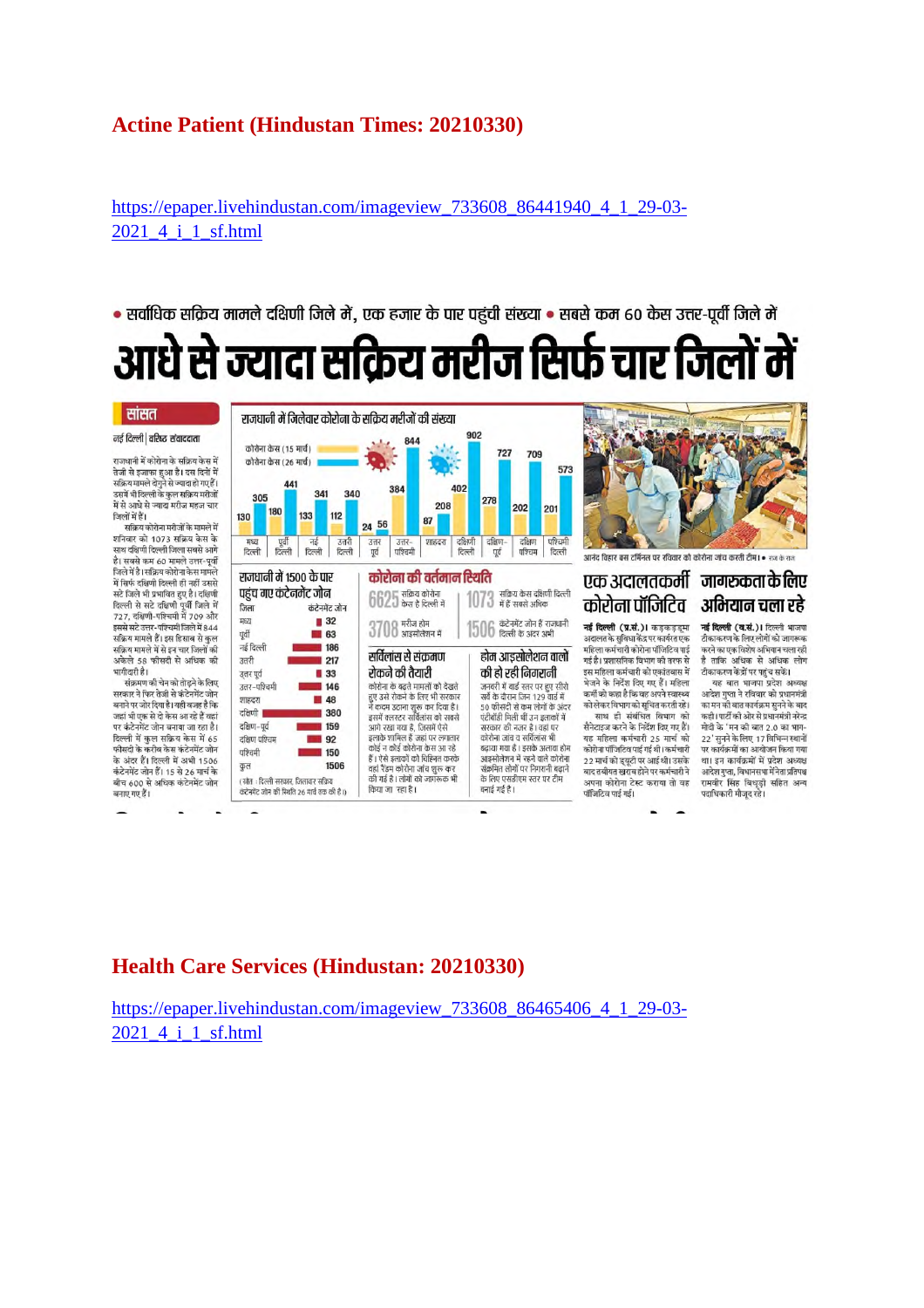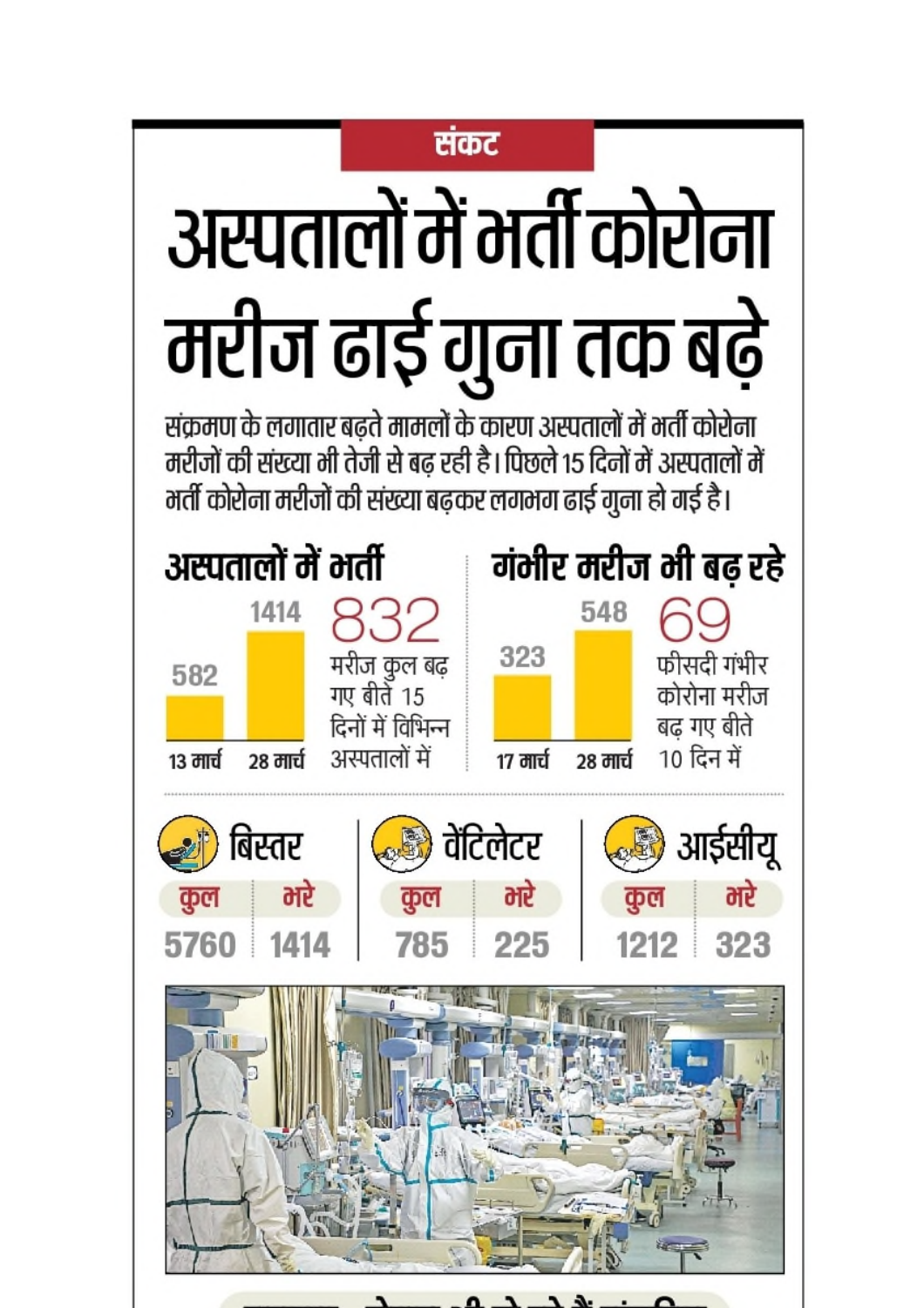**Infection ((Hindustan: 20210330)**

https://epaper.livehindustan.com/imageview\_733609\_86271862\_4\_1\_29-03- 2021\_5\_i\_1\_sf.html